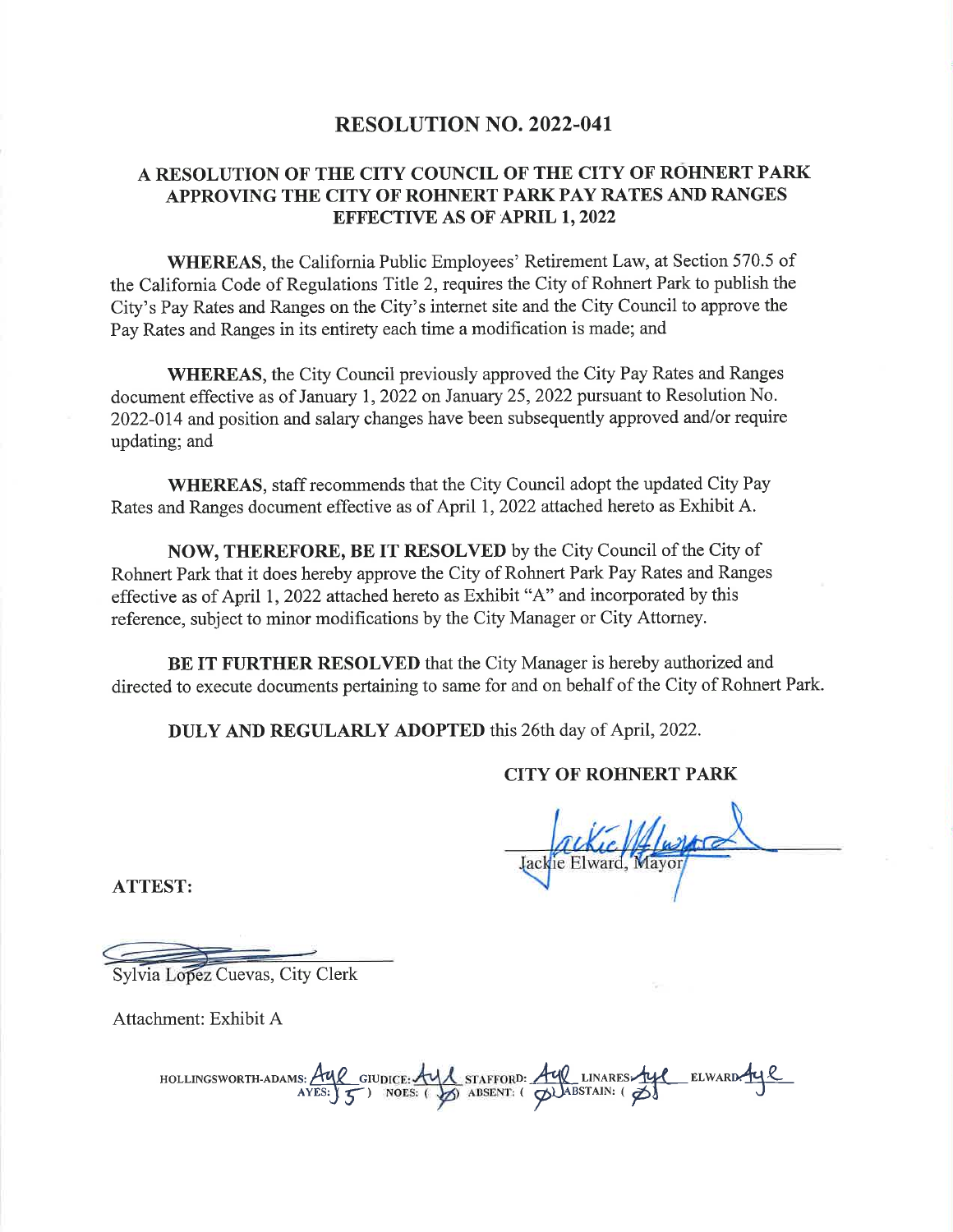



# **CITY OF ROHNERT PARK PAY RATES & RANGES Effective as of April 1, 2022**

Reflects:

- 01-11-22 Approved Building Permit Technician I/II, Senior Public Works Analyst and Sustainability Manager positions (City Council Resolution No. 2022-005)
- 02-22-22 Approved Senior Geographic Information System (GIS) Analyst position (City Council Resolution No. 2022-021)
- 03-08-22 Approved Member Services Specialist position (City Council Resolution No. 2022-031)
- Correction to Job Title from Development Engineering Manager/Building Official to Building Division Manager/Building Official
- Remove Senior Financial Analyst obsolete position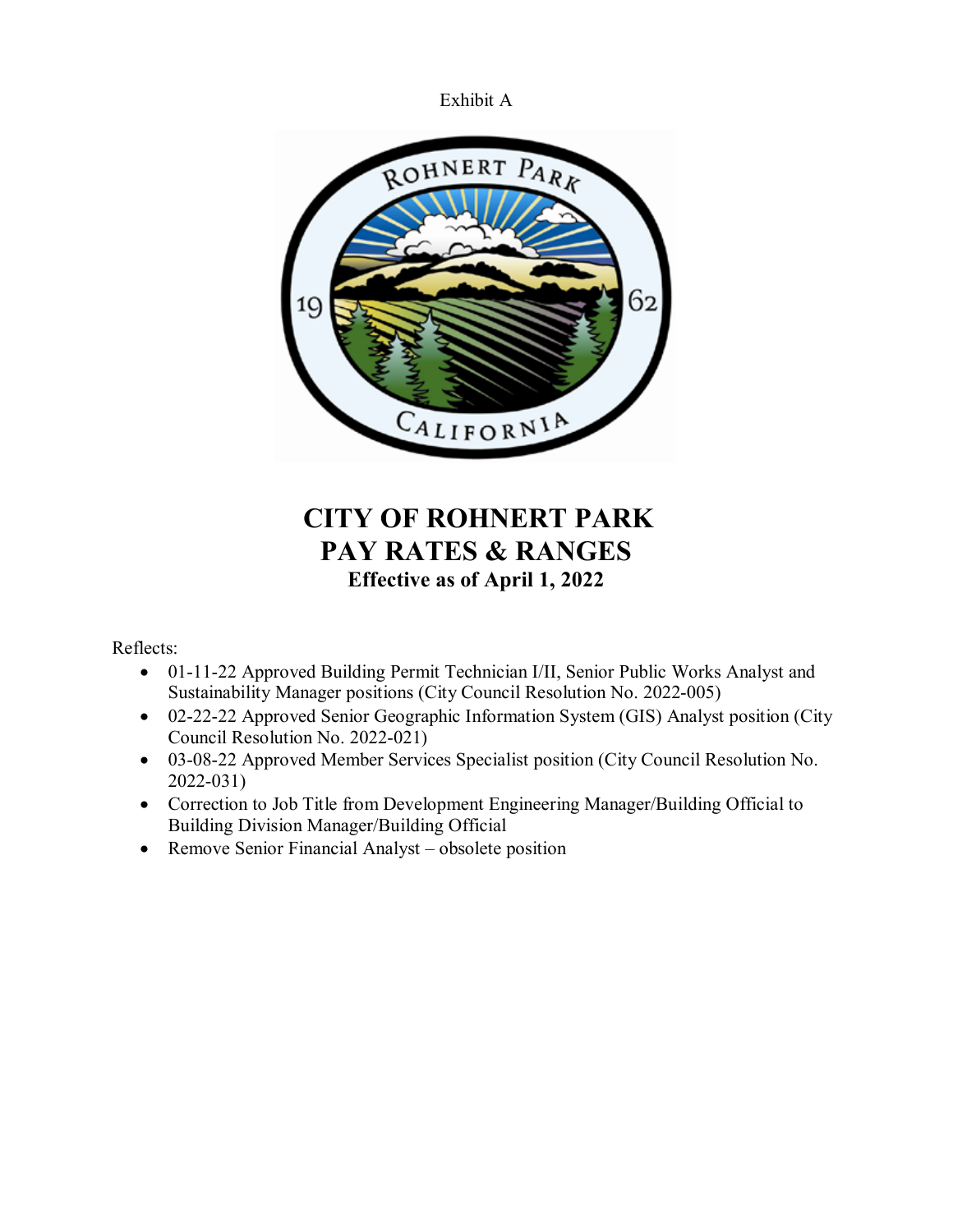# **CITY OF ROHNERT PARK - PAY RATES AND RANGES Management Unit (Unrepresented)**

| N/R                                           | <b>CLASS</b> | <b>STEP</b>    | Hourly        | <b>Biweekly</b> | <b>Monthly</b> | <b>Annually</b> |
|-----------------------------------------------|--------------|----------------|---------------|-----------------|----------------|-----------------|
| City Council (COUN)                           | N/A          |                |               | \$223.41        | \$484.06       |                 |
| <b>CM</b>                                     | <b>CLASS</b> | <b>STEP</b>    | <b>Hourly</b> | <b>Biweekly</b> | <b>Monthly</b> | <b>Annually</b> |
| City Manager (CMGR)                           | N/A          |                |               |                 | \$24,394.56    | \$292,734.66    |
| (By Employment Contract)                      |              |                |               |                 |                |                 |
| <b>RANGE 78M</b>                              | <b>CLASS</b> | <b>STEP</b>    | Hourly        | <b>Biweekly</b> | <b>Monthly</b> | <b>Annually</b> |
| Director of Public Safety (SDIR)              | N/A          | 1              | \$86.87       | \$6,949.50      | \$15,057.24    | \$180,686.90    |
| (By Employment Contract)                      |              | $\overline{2}$ | \$91.21       | \$7,296.98      | \$15,810.11    | \$189,721.35    |
|                                               |              | 3              | \$95.77       | \$7,661.85      | \$16,600.68    | \$199,208.18    |
|                                               |              | 4              | \$100.56      | \$8,044.93      | \$17,430.68    | \$209,168.15    |
|                                               |              | 5              | \$105.59      | \$8,447.17      | \$18,302.20    | \$219,626.39    |
| <b>RANGE 77M</b>                              | <b>CLASS</b> | <b>STEP</b>    | Hourly        | <b>Biweekly</b> | <b>Monthly</b> | <b>Annually</b> |
| Assistant City Manager (ACM)                  | M            | 1              | \$82.68       | \$6,614.64      | \$14,331.71    | \$171,980.52    |
| (By Employment Contract)                      |              | 2              | \$86.82       | \$6,945.40      | \$15,048.36    | \$180,580.34    |
|                                               |              | 3              | \$91.16       | \$7,292.64      | \$15,800.73    | \$189,608.72    |
|                                               |              | 4              | \$95.72       | \$7,657.27      | \$16,590.76    | \$199,089.10    |
|                                               |              | 5              | \$100.50      | \$8,040.15      | \$17,420.32    | \$209,043.88    |
| <b>RANGE 74M</b>                              | <b>CLASS</b> | <b>STEP</b>    | Hourly        | <b>Biweekly</b> | <b>Monthly</b> | <b>Annually</b> |
| Director of Development Services (DODS)       | M            | 1              | \$76.78       | \$6,142.38      | \$13,308.48    | \$159,701.75    |
| Director of Public Works (DPW)                |              | $\mathbf 2$    | \$80.62       | \$6,449.48      | \$13,973.87    | \$167,686.47    |
|                                               |              | 3              | \$84.65       | \$6,771.96      | \$14,672.58    | \$176,070.95    |
|                                               |              | 4              | \$88.88       | \$7,110.55      | \$15,406.20    | \$184,874.39    |
|                                               |              | 5              | \$93.33       | \$7,466.08      | \$16,176.51    | \$194,118.11    |
| <b>RANGE 71M</b>                              | <b>CLASS</b> | <b>STEP</b>    | <b>Hourly</b> | <b>Biweekly</b> | <b>Monthly</b> | <b>Annually</b> |
| Director of Community Services (CSDIR)        | M            | $\mathbf{1}$   | \$71.30       | \$5,703.78      | \$12,358.18    | \$148,298.22    |
| Finance Director/City Treasurer (FDIR)        |              | 2              | \$74.86       | \$5,988.99      | \$12,976.14    | \$155,713.66    |
| Human Resources Director (HRDIR)              |              | 3              | \$78.61       | \$6,288.42      | \$13,624.92    | \$163,499.02    |
|                                               |              | 4              | \$82.54       | \$6,602.87      | \$14,306.21    | \$171,674.56    |
|                                               |              | 5              | \$86.66       | \$6,932.97      | \$15,021.44    | \$180,257.33    |
| <b>RANGE 66M</b>                              | <b>CLASS</b> | <b>STEP</b>    | <b>Hourly</b> | <b>Biweekly</b> | <b>Monthly</b> | <b>Annually</b> |
| City Engineer (CENG)                          | M            | 1              | \$63.02       | \$5,041.31      | \$10,922.84    | \$131,074.05    |
|                                               |              | 2              | \$66.17       | \$5,293.39      | \$11,469.01    | \$137,628.12    |
|                                               |              | 3              | \$69.48       | \$5,558.06      | \$12,042.46    | \$144,509.47    |
|                                               |              | 4              | \$72.95       | \$5,835.97      | \$12,644.60    | \$151,735.16    |
|                                               |              | 5              | \$76.60       | \$6,127.74      | \$13,276.76    | \$159,321.17    |
| <b>RANGE 62M</b>                              | <b>CLASS</b> | <b>STEP</b>    | <b>Hourly</b> | <b>Biweekly</b> | <b>Monthly</b> | <b>Annually</b> |
| <b>Building Division Manager/Building</b>     | M            | $\mathbf{1}$   | \$57.09       | \$4,567.20      | \$9,895.61     | \$118,747.31    |
| Official (BDMG)                               |              | 2              | \$59.94       | \$4,795.54      | \$10,390.35    | \$124,684.14    |
| Finance Manager (FMGR)                        |              | 3              | \$62.94       | \$5,035.32      | \$10,909.87    | \$130,918.40    |
| Information Systems Operations Manager (ISOM) |              | 4              | \$66.09       | \$5,287.07      | \$11,455.33    | \$137,463.95    |
| Planning Manager (PLMG)                       |              | 5              | \$69.39       | \$5,551.46      | \$12,028.15    | \$144,337.84    |
| <b>RANGE 61M</b>                              | <b>CLASS</b> | <b>STEP</b>    | Hourly        | <b>Biweekly</b> | <b>Monthly</b> | <b>Annually</b> |
| PW Operations Manager - Utilities (PWOMU)     | M            | 1              | \$55.70       | \$4,455.80      | \$9,654.24     | \$115,850.85    |
|                                               |              | 2              | \$58.48       | \$4,678.57      | \$10,136.89    | \$121,642.70    |
|                                               |              | 3              | \$61.41       | \$4,912.52      | \$10,643.80    | \$127,725.58    |
|                                               |              | 4              | \$64.48       | \$5,158.12      | \$11,175.94    | \$134,111.22    |
|                                               |              | 5              | \$67.70       | \$5,416.03      | \$11,734.72    | \$140,816.68    |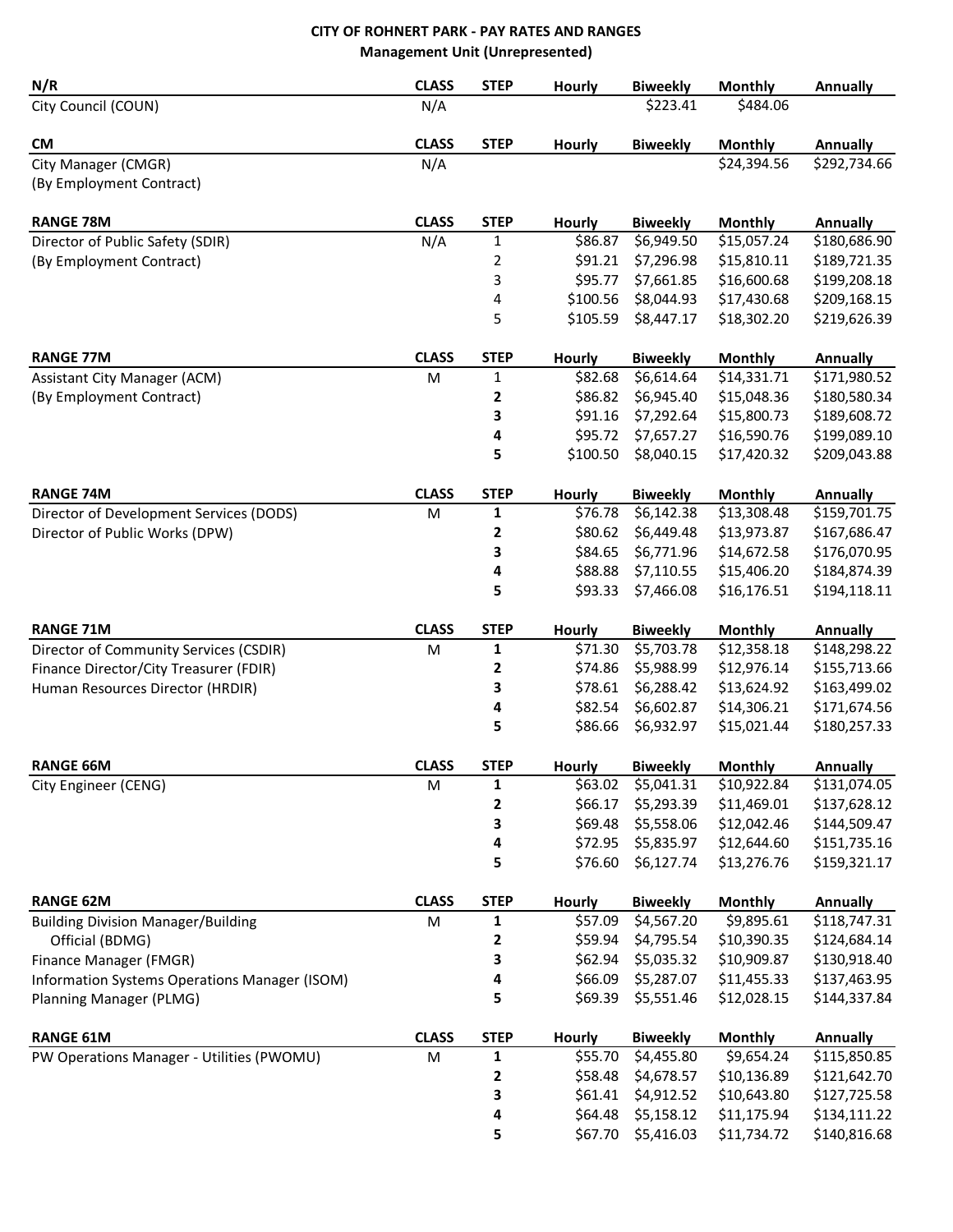# **CITY OF ROHNERT PARK - PAY RATES AND RANGES Management Unit (Unrepresented)**

| <b>RANGE 60M</b>                                 | <b>CLASS</b> | <b>STEP</b>    | Hourly        | <b>Biweekly</b> | <b>Monthly</b> | <b>Annually</b> |
|--------------------------------------------------|--------------|----------------|---------------|-----------------|----------------|-----------------|
| Capital Improvement Plan (CIP) Program Manager   | M            | 1              | \$54.34       | \$4,347.11      | \$9,418.73     | \$113,024.75    |
| (CIPPM)                                          |              | 2              | \$57.06       | \$4,564.46      | \$9,889.66     | \$118,675.88    |
| PW Operations Manager - General Services (PWOMG) |              | 3              | \$59.91       | \$4,792.67      | \$10,384.13    | \$124,609.52    |
|                                                  |              | 4              | \$62.90       | \$5,032.33      | \$10,903.38    | \$130,840.58    |
|                                                  |              | 5              | \$66.05       | \$5,283.96      | \$11,448.58    | \$137,382.93    |
| <b>RANGE 58M</b>                                 | <b>CLASS</b> | <b>STEP</b>    | <b>Hourly</b> | <b>Biweekly</b> | <b>Monthly</b> | <b>Annually</b> |
| Civilian Fire Marshal (CFM)                      | M            | 1              | \$51.72       | \$4,137.63      | \$8,964.86     | \$107,578.30    |
| Support Services Manager (SSMG)                  |              | $\overline{2}$ | \$54.31       | \$4,344.52      | \$9,413.13     | \$112,957.59    |
|                                                  |              | 3              | \$57.02       | \$4,561.75      | \$9,883.79     | \$118,605.52    |
|                                                  |              | 4              | \$59.87       | \$4,789.84      | \$10,378.00    | \$124,535.96    |
|                                                  |              | 5              | \$62.87       | \$5,029.34      | \$10,896.90    | \$130,762.76    |
| <b>RANGE 55M</b>                                 | <b>CLASS</b> | <b>STEP</b>    | <b>Hourly</b> | <b>Biweekly</b> | Monthly        | <b>Annually</b> |
| City Clerk (CCLERK)                              | M            | 1              | \$48.03       | \$3,842.21      | \$8,324.78     | \$99,897.41     |
|                                                  |              | $\mathbf{2}$   | \$50.43       | \$4,034.34      | \$8,741.08     | \$104,892.92    |
|                                                  |              | 3              | \$52.95       | \$4,236.03      | \$9,178.07     | \$110,136.82    |
|                                                  |              | 4              | \$55.60       | \$4,447.85      | \$9,637.00     | \$115,644.04    |
|                                                  |              | 5              | \$58.38       | \$4,670.24      | \$10,118.86    | \$121,426.29    |
| <b>RANGE 54M</b>                                 | <b>CLASS</b> | <b>STEP</b>    | Hourly        | <b>Biweekly</b> | <b>Monthly</b> | <b>Annually</b> |
| <b>Community Services Manager (CSMG)</b>         | M            | 1              | \$46.86       | \$3,748.52      | \$8,121.79     | \$97,461.49     |
|                                                  |              | 2              | \$49.20       | \$3,935.94      | \$8,527.87     | \$102,334.40    |
|                                                  |              | 3              | \$51.66       | \$4,132.71      | \$8,954.20     | \$107,450.38    |
|                                                  |              | 4              | \$54.24       | \$4,339.36      | \$9,401.94     | \$112,823.27    |
|                                                  |              | 5              | \$56.95       | \$4,556.34      | \$9,872.07     | \$118,464.81    |

## **Rohnert Park Public Safety Managers' Association (RPPSMA)**

| <b>RANGE 96P</b>                  | <b>CLASS</b> | <b>STEP</b> | <b>Hourly</b> | <b>Biweekly</b> | <b>Monthly</b> | Annually     |
|-----------------------------------|--------------|-------------|---------------|-----------------|----------------|--------------|
| Public Safety Deputy Chief (DCPS) | P            | 1           | \$72.50       | \$5,799.80      | \$12,566.23    | \$150,794.73 |
|                                   |              | 2           | \$76.12       | \$6,089.79      | \$13,194.54    | \$158,334.47 |
|                                   |              | 3           | \$79.93       | \$6.394.28      | \$13,854.27    | \$166,251.20 |
|                                   |              | 4           | \$83.92       | \$6.713.99      | \$14,546.98    | \$174,563.76 |
|                                   |              | 5           | \$88.12       | \$7,049.69      | \$15,274.33    | \$183,291.94 |
| <b>RANGE 95P</b>                  | <b>CLASS</b> | <b>STEP</b> | <b>Hourly</b> | <b>Biweekly</b> | <b>Monthly</b> | Annually     |
|                                   |              |             |               |                 |                |              |
| Public Safety Lieutenant (LIEU)   | P            | 1           | \$61.18       | \$4,894.51      | \$10,604.77    | \$127,257.22 |
|                                   |              | 2           | \$64.24       | \$5,138.88      | \$11,134.24    | \$133,610.93 |
|                                   |              | 3           | \$67.44       | \$5,395.32      | \$11,689.87    | \$140,278.41 |
|                                   |              | 4           | \$70.81       | \$5,664.84      | \$12,273.82    | \$147,285.79 |
|                                   |              | 5           | \$74.36       | \$5,948.43      | \$12,888.27    | \$154,659.23 |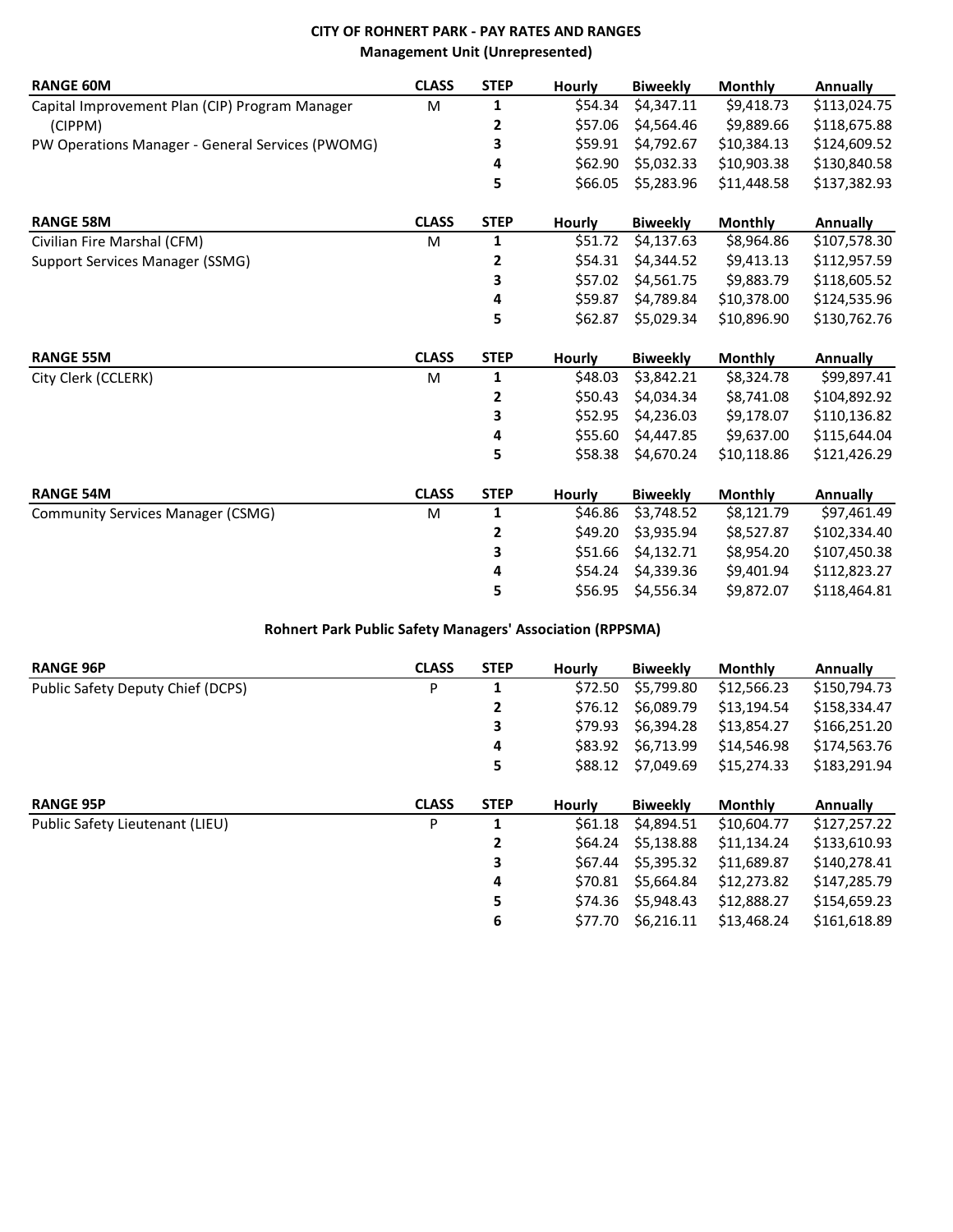# **CITY OF ROHNERT PARK - PAY RATES AND RANGES Confidential Unit (Unrepresented)**

| <b>RANGE 30CF</b>                    | <b>CLASS</b>       | <b>STEP</b>  | <b>Hourly</b>      | <b>Biweekly</b>          | <b>Monthly</b>           | <b>Annually</b>              |
|--------------------------------------|--------------------|--------------|--------------------|--------------------------|--------------------------|------------------------------|
| Administrative Assistant I (AACU1)   | X                  | 1            | \$25.91            | \$2,072.44               | \$4,490.29               | \$53,883.50                  |
|                                      |                    | 2            | \$27.20            | \$2,176.10               | \$4,714.87               | \$56,578.47                  |
|                                      |                    | 3            | \$28.56            | \$2,284.87               | \$4,950.56               | \$59,406.70                  |
|                                      |                    | $\pmb{4}$    | \$29.99            | \$2,399.15               | \$5,198.15               | \$62,377.78                  |
|                                      |                    | 5            | \$31.49            | \$2,519.08               | \$5,458.00               | \$65,495.98                  |
| <b>RANGE 34CF</b>                    | <b>CLASS</b>       | <b>STEP</b>  | <b>Hourly</b>      | <b>Biweekly</b>          | <b>Monthly</b>           | <b>Annually</b>              |
| Administrative Assistant II (AACU)   | X                  | 1            | \$28.60            | \$2,287.62               | \$4,956.51               | \$59,478.13                  |
|                                      |                    | 2            | \$30.02            | \$2,401.97               | \$5,204.28               | \$62,451.34                  |
|                                      |                    | 3            | \$31.53            | \$2,522.07               | \$5,464.48               | \$65,573.80                  |
|                                      |                    | 4            | \$33.10            | \$2,648.19               | \$5,737.75               | \$68,852.97                  |
|                                      |                    | 5            | \$34.76            | \$2,780.59               | \$6,024.60               | \$72,295.25                  |
| <b>RANGE 36CF</b>                    | <b>CLASS</b>       | <b>STEP</b>  | <b>Hourly</b>      | <b>Biweekly</b>          | <b>Monthly</b>           | <b>Annually</b>              |
| Accounting Technician II (ACT2)      | X                  | 1            | \$30.04            | \$2,403.41               | \$5,207.39               | \$62,488.65                  |
|                                      |                    | $\mathbf{2}$ | \$31.54            | \$2,523.59               | \$5,467.77               | \$65,613.25                  |
|                                      |                    | 3            | \$33.12            | \$2,649.75               | \$5,741.12               | \$68,893.48                  |
|                                      |                    | 4            | \$34.78            | \$2,782.27               | \$6,028.25               | \$72,338.95                  |
|                                      |                    | 5            | \$36.52            | \$2,921.35               | \$6,329.58               | \$75,955.00                  |
| <b>RANGE 37CF</b>                    | <b>CLASS</b>       | <b>STEP</b>  | <b>Hourly</b>      | <b>Biweekly</b>          | <b>Monthly</b>           | <b>Annually</b>              |
| Human Resources Technician (HRT)     | X                  | 1            | \$30.79            | \$2,463.48               | \$5,337.53               | \$64,050.42                  |
|                                      |                    | $\mathbf 2$  | \$32.33            | \$2,586.69               | \$5,604.49               | \$67,253.90                  |
|                                      |                    | 3            | \$33.95            | \$2,716.01               | \$5,884.68               | \$70,616.22                  |
|                                      |                    | $\pmb{4}$    | \$35.65            | \$2,851.81               | \$6,178.91               | \$74,146.98                  |
|                                      |                    | 5            | \$37.43            | \$2,994.41               | \$6,487.89               | \$77,854.70                  |
| <b>RANGE 40CF</b>                    | <b>CLASS</b>       | <b>STEP</b>  | <b>Hourly</b>      | <b>Biweekly</b>          | <b>Monthly</b>           | <b>Annually</b>              |
| Senior Accounting Technician (SACT)  | X                  | 1            | \$33.16            | \$2,652.91               | \$5,747.96               | \$68,975.57                  |
| Deputy City Clerk (DCC)              |                    | $\mathbf{2}$ | \$34.82            | \$2,785.55               | \$6,035.35               | \$72,424.24                  |
|                                      |                    | 3            | \$36.56            | \$2,924.83               | \$6,337.13               | \$76,045.61                  |
|                                      |                    | 4            | \$38.39            | \$3,071.09               | \$6,654.02               | \$79,848.21                  |
|                                      |                    | 5            | \$40.31            | \$3,224.64               | \$6,986.71               | \$83,840.57                  |
| <b>RANGE 45-CF</b>                   | <b>CLASS</b>       | <b>STEP</b>  | <b>Hourly</b>      | <b>Biweekly</b>          | <b>Monthly</b>           | <b>Annually</b>              |
| <b>Assistant City Clerk (ACCL)</b>   | Χ                  | 1            | \$37.52            | \$3,001.55               | \$6,503.35               | \$78,040.19                  |
|                                      |                    | 2            | \$39.40            | \$3,151.61               | \$6,828.49               | \$81,941.93                  |
|                                      |                    | 3            | \$41.36            | \$3,309.18               | \$7,169.90               | \$86,038.76                  |
|                                      |                    | 4            | \$43.43            | \$3,474.67               | \$7,528.45               | \$90,341.34                  |
|                                      |                    | 5            | \$45.60            | \$3,648.39               | \$7,904.85               | \$94,858.20                  |
|                                      |                    |              |                    |                          |                          |                              |
| <b>RANGE 50CF</b>                    | <b>CLASS</b>       | <b>STEP</b>  | <b>Hourly</b>      | <b>Biweekly</b>          | <b>Monthly</b>           | <b>Annually</b>              |
| Human Resources Analyst (HRA)        | $\pmb{\mathsf{X}}$ | $\mathbf{1}$ | \$42.45            | \$3,395.94               | \$7,357.88               | \$88,294.53                  |
|                                      |                    | 2            | \$44.57            | \$3,565.77               | \$7,725.84               | \$92,710.10                  |
|                                      |                    | 3            | \$46.80            | \$3,744.05               | \$8,112.11               | \$97,345.29                  |
|                                      |                    | 4            | \$49.14            | \$3,931.26               | \$8,517.74               | \$102,212.87                 |
|                                      |                    | 5            | \$51.60            | \$4,127.83               | \$8,943.63               | \$107,323.52                 |
| <b>RANGE 54CF</b>                    | <b>CLASS</b>       | <b>STEP</b>  | <b>Hourly</b>      | <b>Biweekly</b>          | <b>Monthly</b>           | <b>Annually</b>              |
| <b>Accounting Supervisor (ACSUP)</b> | X                  | 1            | \$46.86            | \$3,748.52               | \$8,121.79               | \$97,461.49                  |
|                                      |                    | $\mathbf 2$  | \$49.20            | \$3,935.94               | \$8,527.87               | \$102,334.40                 |
|                                      |                    | 3            | \$51.66            | \$4,132.71               | \$8,954.20               | \$107,450.38                 |
|                                      |                    | 4<br>5       | \$54.24<br>\$56.95 | \$4,339.36<br>\$4,556.34 | \$9,401.94<br>\$9,872.07 | \$112,823.27<br>\$118,464.81 |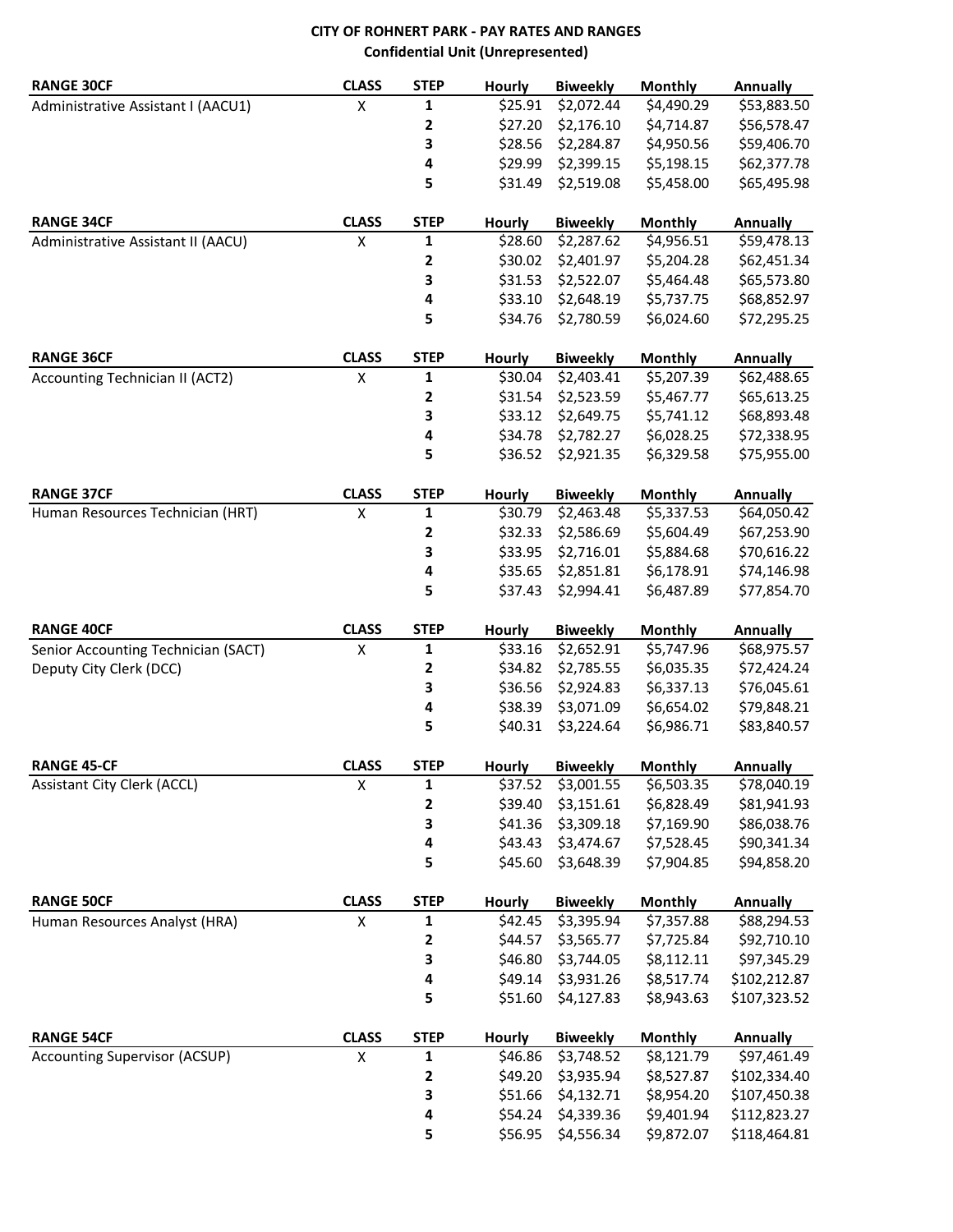# **CITY OF ROHNERT PARK - PAY RATES AND RANGES Confidential Unit (Unrepresented)**

| <b>RANGE 56CF</b>     | <b>CLASS</b> | <b>STEP</b>    | Hourly  | <b>Biweekly</b>    | Monthly     | <b>Annually</b> |
|-----------------------|--------------|----------------|---------|--------------------|-------------|-----------------|
| Senior Analyst (SRAN) |              | 1              |         | \$49.23 \$3.938.28 | \$8.532.93  | \$102.395.17    |
|                       |              | $\overline{2}$ |         | \$51.69 \$4.135.17 | \$8.959.53  | \$107.514.34    |
|                       |              | 3              |         | S54.27 \$4.341.94  | \$9.407.54  | \$112.890.43    |
|                       |              | 4              |         | \$56.99 \$4.559.04 | \$9.877.93  | \$118,535.17    |
|                       |              | 5.             | \$59.84 | S4.786.97          | \$10.371.78 | \$124,461.34    |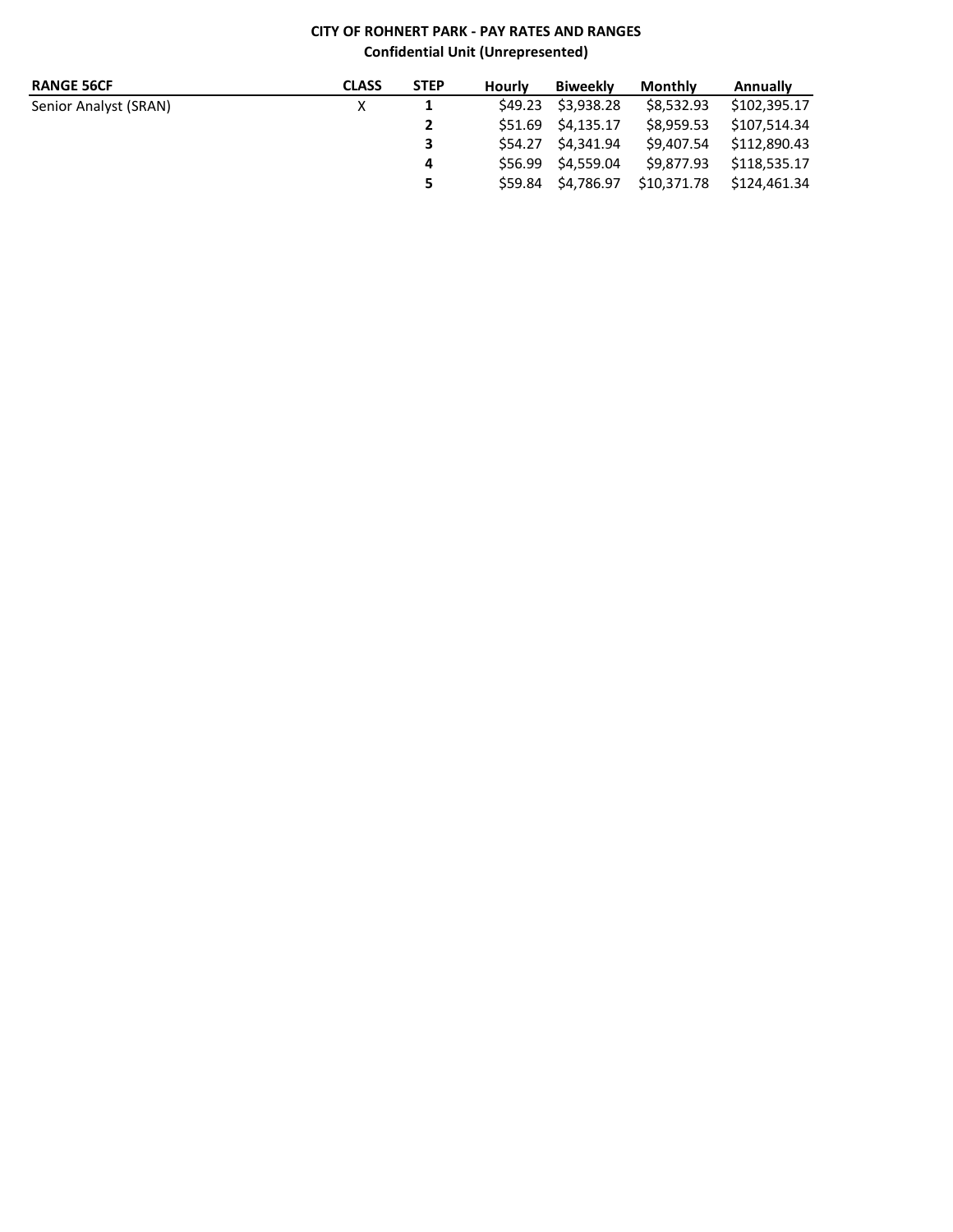# **CITY OF ROHNERT PARK - PAY RATES AND RANGES Rohnert Park Employees' Association (RPEA)**

| <b>RANGE 22RP</b>                             | <b>CLASS</b>       | <b>STEP</b>  | <b>Hourly</b> | <b>Biweekly</b> | <b>Monthly</b> | <b>Annually</b> |
|-----------------------------------------------|--------------------|--------------|---------------|-----------------|----------------|-----------------|
| Office Assistant (OFAS)                       | X                  | 1            | \$21.26       | \$1,700.96      | \$3,685.42     | \$44,225.08     |
|                                               |                    | 2            | \$22.33       | \$1,786.00      | \$3,869.67     | \$46,436.07     |
|                                               |                    | 3            | \$23.44       | \$1,875.30      | \$4,063.16     | \$48,757.93     |
|                                               |                    | 4            | \$24.61       | \$1,969.08      | \$4,266.33     | \$51,195.99     |
|                                               |                    | 5            | \$25.84       | \$2,067.52      | \$4,479.63     | \$53,755.57     |
| <b>RANGE 26RP</b>                             | <b>CLASS</b>       | <b>STEP</b>  | Hourly        | <b>Biweekly</b> | <b>Monthly</b> | <b>Annually</b> |
| Animal Health Technician (AHT)                | Χ                  | $\mathbf{1}$ | \$23.47       | \$1,877.56      | \$4,068.05     | \$48,816.56     |
| Member Services Specialist (MBSS)             |                    | $\mathbf{2}$ | \$24.64       | \$1,971.41      | \$4,271.40     | \$51,256.75     |
|                                               |                    | 3            | \$25.87       | \$2,069.98      | \$4,484.96     | \$53,819.53     |
|                                               |                    | 4            | \$27.17       | \$2,173.47      | \$4,709.19     | \$56,510.24     |
|                                               |                    | 5            | \$28.53       | \$2,282.17      | \$4,944.70     | \$59,336.34     |
| <b>RANGE 30RP</b>                             | <b>CLASS</b>       | <b>STEP</b>  | Hourly        | <b>Biweekly</b> | <b>Monthly</b> | <b>Annually</b> |
| <b>Accounting Assistant (ACAS)</b>            | X                  | $\mathbf{1}$ | \$25.91       | \$2,072.44      | \$4,490.29     | \$53,883.50     |
| Administrative Assistant I (ADAS1)            |                    | $\mathbf{2}$ | \$27.20       | \$2,176.10      | \$4,714.87     | \$56,578.47     |
| Public Safety Records Clerk (PSRC)            |                    | 3            | \$28.56       | \$2,284.87      | \$4,950.56     | \$59,406.70     |
|                                               |                    | 4            | \$29.99       | \$2,399.15      | \$5,198.15     | \$62,377.78     |
|                                               |                    | 5            | \$31.49       | \$2,519.08      | \$5,458.00     | \$65,495.98     |
| <b>RANGE 32RP</b>                             | <b>CLASS</b>       | <b>STEP</b>  | <b>Hourly</b> | <b>Biweekly</b> | <b>Monthly</b> | <b>Annually</b> |
| <b>Accounting Technician I (ACTC1)</b>        | X                  | $\mathbf{1}$ | \$27.22       | \$2,177.37      | \$4,717.63     | \$56,611.52     |
| Animal Shelter Coordinator (ANSC)             |                    | 2            | \$28.58       | \$2,286.23      | \$4,953.49     | \$59,441.88     |
| Community Service Program Coordinator (CSPCO) |                    | 3            | \$30.01       | \$2,400.54      | \$5,201.17     | \$62,414.03     |
| Theater Services Coordinator (TSCO)           |                    | 4            | \$31.51       | \$2,520.59      | \$5,461.29     | \$65,535.42     |
|                                               |                    | 5            | \$33.08       | \$2,646.59      | \$5,734.28     | \$68,811.40     |
| <b>RANGE 34RP</b>                             | <b>CLASS</b>       | <b>STEP</b>  | <b>Hourly</b> | <b>Biweekly</b> | <b>Monthly</b> | <b>Annually</b> |
| Administrative Assistant II (ADAS2)           | $\pmb{\mathsf{X}}$ | $\mathbf{1}$ | \$28.60       | \$2,287.62      | \$4,956.51     | \$59,478.13     |
| Building Permit Technician I (BPT1)           |                    | 2            | \$30.02       | \$2,401.97      | \$5,204.28     | \$62,451.34     |
|                                               |                    | 3            | \$31.53       | \$2,522.07      | \$5,464.48     | \$65,573.80     |
|                                               |                    | 4            | \$33.10       | \$2,648.19      | \$5,737.75     | \$68,852.97     |
|                                               |                    | 5            | \$34.76       | \$2,780.59      | \$6,024.60     | \$72,295.25     |
| <b>RANGE 35RP</b>                             | <b>CLASS</b>       | <b>STEP</b>  | <b>Hourly</b> | <b>Biweekly</b> | <b>Monthly</b> | <b>Annually</b> |
| Community Development Technician (CDTC)       | X                  | $\mathbf 1$  | \$29.31       | \$2,344.78      | \$5,080.35     | \$60,964.20     |
| Engineering Technician I (ENGT)               |                    | 2            | \$30.78       | \$2,462.04      | \$5,334.43     | \$64,013.10     |
| <b>GIS Technician (GIST)</b>                  |                    | 3            | \$32.31       | \$2,585.13      | \$5,601.12     | \$67,213.39     |
|                                               |                    | 4            | \$33.93       | \$2,714.41      | \$5,881.22     | \$70,574.64     |
|                                               |                    | 5            | \$35.63       | \$2,850.13      | \$6,175.27     | \$74,103.27     |
| <b>RANGE 36RP</b>                             | <b>CLASS</b>       | <b>STEP</b>  | <b>Hourly</b> | <b>Biweekly</b> | <b>Monthly</b> | <b>Annually</b> |
| Accounting Technician II (ACTC2)              | X                  | $\mathbf{1}$ | \$30.04       | \$2,403.41      | \$5,207.39     | \$62,488.65     |
| <b>Community Services Analyst (CSAN)</b>      |                    | 2            | \$31.54       | \$2,523.59      | \$5,467.77     | \$65,613.25     |
| Property Technician (PRPT)                    |                    | 3            | \$33.12       | \$2,649.75      | \$5,741.12     | \$68,893.48     |
| <b>Technical Director (TECH)</b>              |                    | 4            | \$34.78       | \$2,782.27      | \$6,028.25     | \$72,338.95     |
|                                               |                    | 5            | \$36.52       | \$2,921.35      | \$6,329.58     | \$75,955.00     |
| <b>RANGE 38RP</b>                             | <b>CLASS</b>       | <b>STEP</b>  | Hourly        | <b>Biweekly</b> | <b>Monthly</b> | <b>Annually</b> |
| <b>Communications Specialist (COMS)</b>       | X                  | $\mathbf{1}$ | \$31.56       | \$2,525.10      | \$5,471.06     | \$65,652.69     |
|                                               |                    | $\mathbf{2}$ | \$33.14       | \$2,651.35      | \$5,744.59     | \$68,935.06     |
|                                               |                    | 3            | \$34.80       | \$2,783.91      | \$6,031.80     | \$72,381.60     |
|                                               |                    | 4            | \$36.54       | \$2,923.11      | \$6,333.40     | \$76,000.84     |
|                                               |                    | 5            | \$38.37       | \$3,069.24      | \$6,650.02     | \$79,800.24     |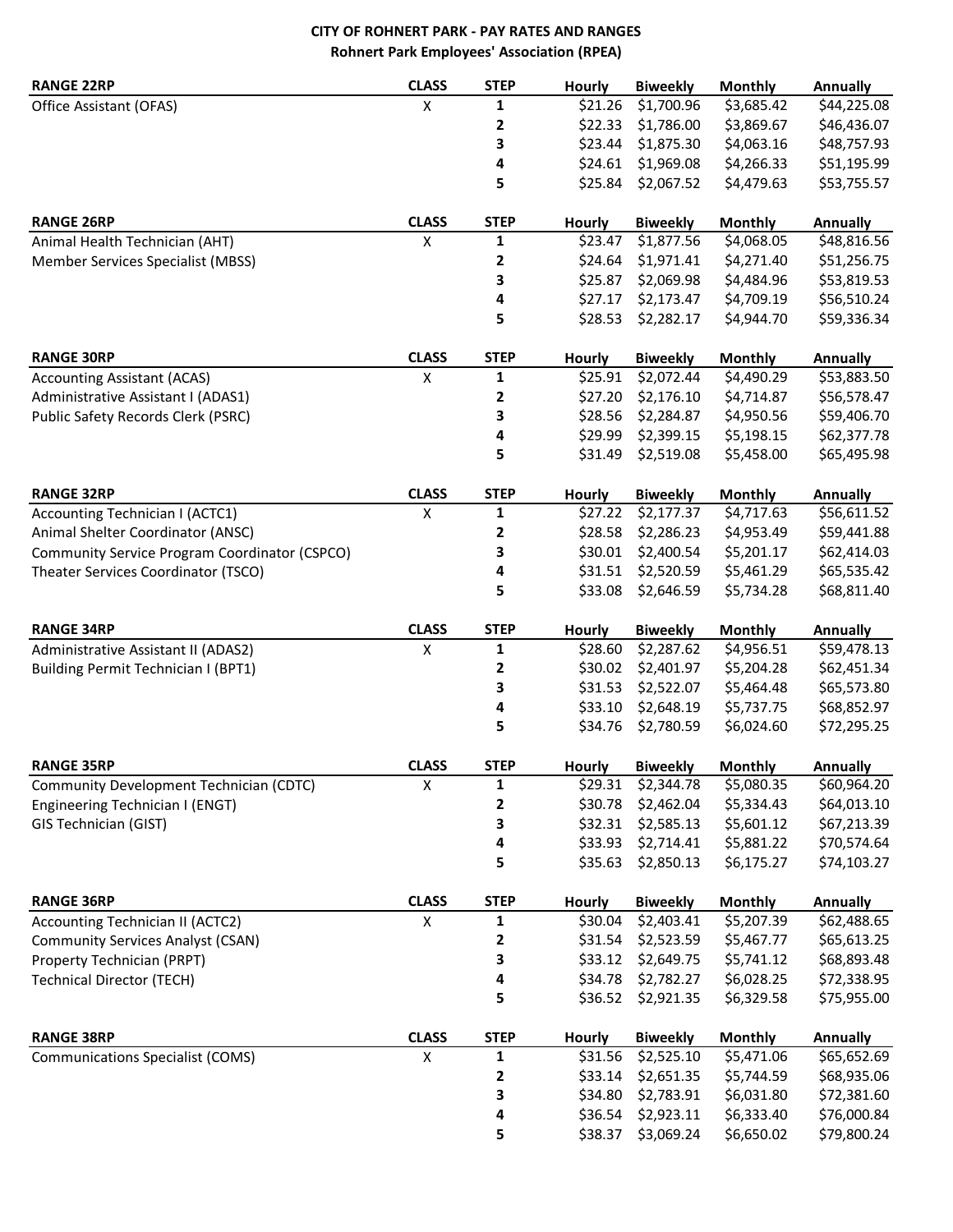# **CITY OF ROHNERT PARK - PAY RATES AND RANGES Rohnert Park Employees' Association (RPEA)**

| <b>RANGE 39RP</b>                           | <b>CLASS</b>       | <b>STEP</b>  | Hourly  | <b>Biweekly</b> | <b>Monthly</b> | <b>Annually</b> |
|---------------------------------------------|--------------------|--------------|---------|-----------------|----------------|-----------------|
| <b>Building Permit Technician II (BPT2)</b> | X                  | 1            | \$32.35 | \$2,588.21      | \$5,607.78     | \$67,293.34     |
| Engineering Technician II (EGT2)            |                    | $\mathbf{2}$ | \$33.97 | \$2,717.61      | \$5,888.15     | \$70,657.79     |
| Information Systems Technician I (IST1)     |                    | 3            | \$35.67 | \$2,853.49      | \$6,182.56     | \$74,190.68     |
|                                             |                    | 4            | \$37.45 | \$2,996.17      | \$6,491.71     | \$77,900.54     |
|                                             |                    | 5            | \$39.32 | \$3,146.00      | \$6,816.32     | \$81,795.88     |
|                                             |                    |              |         |                 |                |                 |
| <b>RANGE 41RP</b>                           | <b>CLASS</b>       | <b>STEP</b>  | Hourly  | <b>Biweekly</b> | <b>Monthly</b> | <b>Annually</b> |
| Crime Analyst (CRA)                         | $\pmb{\mathsf{X}}$ | $\mathbf{1}$ | \$33.99 | \$2,719.25      | \$5,891.70     | \$70,700.44     |
| Fire Inspector (FINS)                       |                    | $\mathbf 2$  | \$35.69 | \$2,855.21      | \$6,186.29     | \$74,235.46     |
|                                             |                    | 3            | \$37.47 | \$2,997.98      | \$6,495.62     | \$77,947.44     |
|                                             |                    | 4            | \$39.35 | \$3,147.84      | \$6,820.32     | \$81,843.86     |
|                                             |                    | 5            | \$41.32 | \$3,305.25      | \$7,161.37     | \$85,936.42     |
| <b>RANGE 42RP</b>                           | <b>CLASS</b>       | <b>STEP</b>  | Hourly  | <b>Biweekly</b> | <b>Monthly</b> | <b>Annually</b> |
| Assistant Planner (PLNR1)                   | $\pmb{\mathsf{X}}$ | $\mathbf 1$  | \$34.84 | \$2,787.23      | \$6,039.00     | \$72,467.95     |
| Building Inspector I (BINS)                 |                    | $\mathbf{2}$ | \$36.58 | \$2,926.59      | \$6,340.95     | \$76,091.45     |
| Code Compliance Officer I (CCO)             |                    | 3            | \$38.41 | \$3,072.93      | \$6,658.02     | \$79,896.18     |
| Public Works Inspector I (PWIN)             |                    | 4            | \$40.33 | \$3,226.56      | \$6,990.89     | \$83,890.67     |
|                                             |                    | 5            | \$42.35 | \$3,387.87      | \$7,340.38     | \$88,084.51     |
|                                             |                    |              |         |                 |                |                 |
| <b>RANGE 43RP</b>                           | <b>CLASS</b>       | <b>STEP</b>  | Hourly  | <b>Biweekly</b> | <b>Monthly</b> | <b>Annually</b> |
| Homeless Services Coordinator (HSCO)        | $\pmb{\mathsf{X}}$ | $\mathbf{1}$ | \$35.71 | \$2,856.89      | \$6,189.93     | \$74,279.17     |
| Information Systems Technician II (IST2)    |                    | 2            | \$37.50 | \$2,999.74      | \$6,499.44     | \$77,993.28     |
|                                             |                    | 3            | \$39.37 | \$3,149.73      | \$6,824.41     | \$81,892.89     |
|                                             |                    | 4            | \$41.34 | \$3,307.22      | \$7,165.63     | \$85,987.59     |
|                                             |                    | 5            | \$43.41 | \$3,472.58      | \$7,523.91     | \$90,286.97     |
| <b>RANGE 44RP</b>                           | <b>CLASS</b>       | <b>STEP</b>  | Hourly  | <b>Biweekly</b> | <b>Monthly</b> | <b>Annually</b> |
| Animal Shelter Supervisor (ALSS)            | $\pmb{\mathsf{X}}$ | 1            | \$36.60 | \$2,928.32      | \$6,344.69     | \$76,136.22     |
| <b>Community Services Supervisor (CSSV)</b> |                    | $\mathbf{2}$ | \$38.43 | \$3,074.73      | \$6,661.92     | \$79,943.09     |
| Management Analyst I (MANA1)                |                    | 3            | \$40.36 | \$3,228.49      | \$6,995.06     | \$83,940.78     |
| Performing Arts Center Manager (PACM)       |                    | 4            | \$42.37 | \$3,389.92      | \$7,344.82     | \$88,137.82     |
| Property and Records Supervisor (PARS)      |                    | 5            | \$44.49 | \$3,559.38      | \$7,711.98     | \$92,543.80     |
| Purchasing Agent (PAGT)                     |                    | $*6$         | \$44.52 | \$3,561.38      | \$7,716.33     | \$92,595.98     |
| <b>RANGE 46RP</b>                           | <b>CLASS</b>       | <b>STEP</b>  | Hourly  | <b>Biweekly</b> | <b>Monthly</b> | <b>Annually</b> |
| Building Inspector II (BINS2)               | X                  | 1            | \$38.46 | \$3,076.58      | \$6,665.92     | \$79,991.06     |
| Code Compliance Officer II (CCO2)           |                    | 2            | \$40.38 | \$3,230.42      | \$6,999.24     | \$83,990.88     |
| Environmental Coordinator (EVC)             |                    | 3            | \$42.40 | \$3,391.93      | \$7,349.17     | \$88,190.05     |
| Public Works Inspector II (PWIN2)           |                    | 4            | \$44.52 | \$3,561.51      | \$7,716.60     | \$92,599.24     |
|                                             |                    | 5            | \$46.74 | \$3,739.58      | \$8,102.42     | \$97,229.09     |
| <b>RANGE 47RP</b>                           | <b>CLASS</b>       | <b>STEP</b>  | Hourly  | <b>Biweekly</b> | <b>Monthly</b> | <b>Annually</b> |
| Accountant (ACCT)                           | X                  | 1            | \$39.42 | \$3,153.50      | \$6,832.58     | \$81,990.97     |
|                                             |                    | $\mathbf{2}$ | \$41.39 | \$3,311.15      | \$7,174.16     | \$86,089.93     |
|                                             |                    | 3            | \$43.46 | \$3,476.72      | \$7,532.89     | \$90,394.64     |
|                                             |                    | 4            | \$45.63 | \$3,650.57      | \$7,909.56     | \$94,914.70     |
|                                             |                    | 5            | \$47.91 | \$3,833.06      | \$8,304.97     | \$99,659.68     |
|                                             |                    |              |         |                 |                |                 |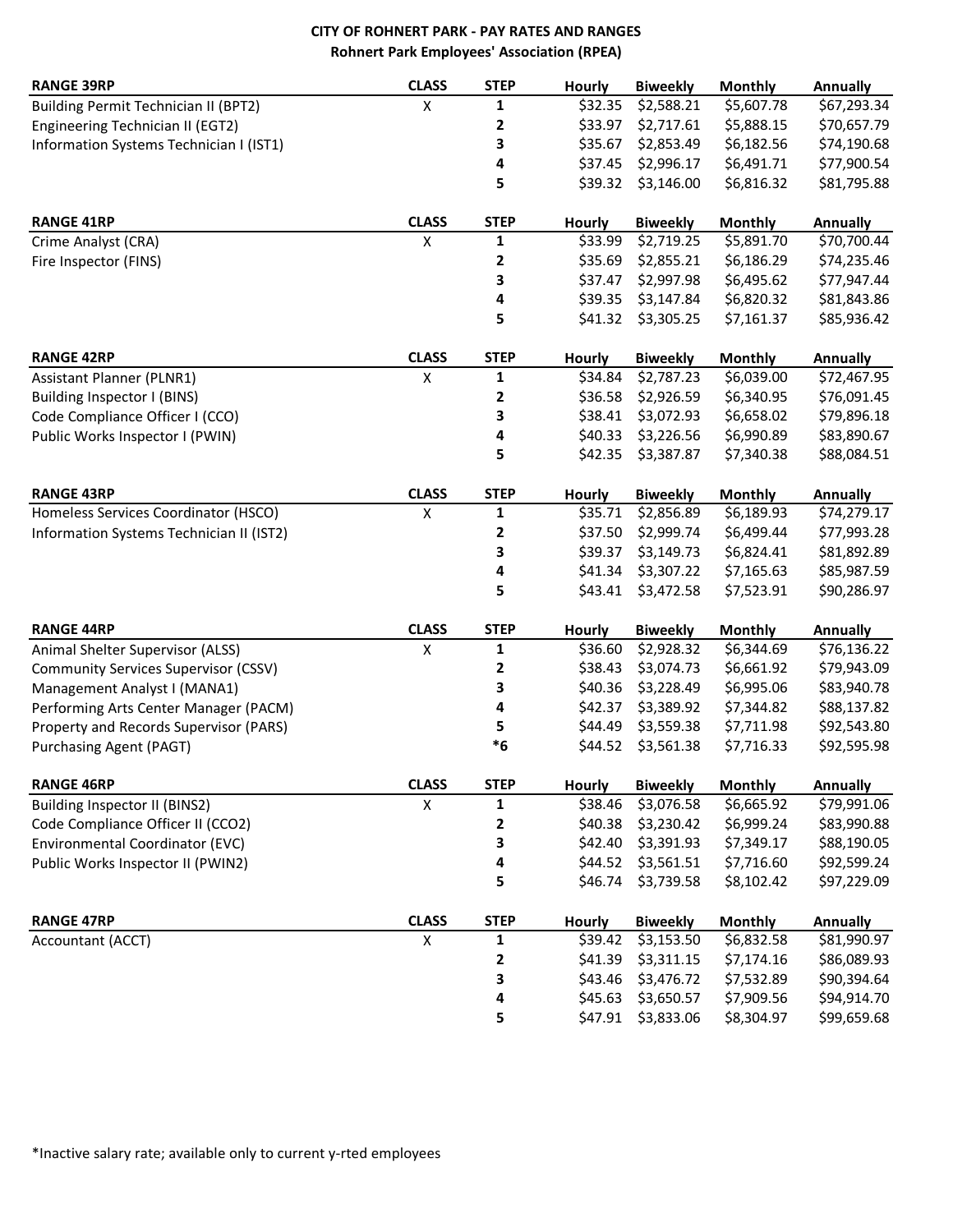# **CITY OF ROHNERT PARK - PAY RATES AND RANGES Rohnert Park Employees' Association (RPEA)**

| <b>RANGE 48RP</b>                                  | <b>CLASS</b>       | <b>STEP</b>  | Hourly        | <b>Biweekly</b> | <b>Monthly</b> | <b>Annually</b> |
|----------------------------------------------------|--------------------|--------------|---------------|-----------------|----------------|-----------------|
| Associate Planner (PLNR2)                          | X                  | 1            | \$40.40       | \$3,232.30      | \$7,003.33     | \$84,039.92     |
|                                                    |                    | 2            | \$42.42       | \$3,393.93      | \$7,353.52     | \$88,242.29     |
|                                                    |                    | 3            | \$44.55       | \$3,563.64      | \$7,721.22     | \$92,654.67     |
|                                                    |                    | 4            | \$46.77       | \$3,741.84      | \$8,107.31     | \$97,287.72     |
|                                                    |                    | 5            | \$49.11       | \$3,928.93      | \$8,512.68     | \$102,152.11    |
| <b>RANGE 50RP</b>                                  | <b>CLASS</b>       | <b>STEP</b>  | Hourly        | <b>Biweekly</b> | <b>Monthly</b> | <b>Annually</b> |
| <b>Assistant Engineer (ASEN)</b>                   | Χ                  | 1            | \$42.45       | \$3,395.94      | \$7,357.88     | \$88,294.53     |
| Management Analyst II (MANA2)                      |                    | 2            | \$44.57       | \$3,565.77      | \$7,725.84     | \$92,710.10     |
| Project Coodinator (PROJC)                         |                    | 3            | \$46.80       | \$3,744.05      | \$8,112.11     | \$97,345.29     |
| Senior Building Inspector (SBIN)                   |                    | 4            | \$49.14       | \$3,931.26      | \$8,517.74     | \$102,212.87    |
| Senior Code Compliance Officer (SCCO)              |                    | 5            | \$51.60       | \$4,127.83      | \$8,943.63     | \$107,323.52    |
| <b>RANGE 51RP</b>                                  | <b>CLASS</b>       | <b>STEP</b>  | <b>Hourly</b> | <b>Biweekly</b> | <b>Monthly</b> | <b>Annually</b> |
| Information Systems Analyst (ISAN)                 | Χ                  | 1            | \$43.51       | \$3,480.86      | \$7,541.86     | \$90,502.31     |
| Senior Geographic Information System (GIS) Analyst |                    | 2            | \$45.69       | \$3,654.91      | \$7,918.97     | \$95,027.70     |
|                                                    |                    | 3            | \$47.97       | \$3,837.66      | \$8,314.92     | \$99,779.08     |
|                                                    |                    | 4            | \$50.37       | \$4,029.55      | \$8,730.68     | \$104,768.20    |
|                                                    |                    | 5            | \$52.89       | \$4,230.99      | \$9,167.14     | \$110,005.70    |
| <b>RANGE 52RP</b>                                  | <b>CLASS</b>       | <b>STEP</b>  | Hourly        | <b>Biweekly</b> | Monthly        | <b>Annually</b> |
| Housing Administrator (HOAD)                       | X                  | 1            | \$44.60       | \$3,567.86      | \$7,730.37     | \$92,764.47     |
| Senior Planner (SRPL)                              |                    | 2            | \$46.83       | \$3,746.26      | \$8,116.90     | \$97,402.86     |
| Sustainability Manager (SUST)                      |                    | 3            | \$49.17       | \$3,933.60      | \$8,522.80     | \$102,273.64    |
|                                                    |                    | 4            | \$51.63       | \$4,130.25      | \$8,948.87     | \$107,386.41    |
|                                                    |                    | 5            | \$54.21       | \$4,336.77      | \$9,396.34     | \$112,756.11    |
| <b>RANGE 54RP</b>                                  | <b>CLASS</b>       | <b>STEP</b>  | Hourly        | <b>Biweekly</b> | <b>Monthly</b> | <b>Annually</b> |
| Associate Engineer (CIVE)                          | $\pmb{\mathsf{X}}$ | $\mathbf{1}$ | \$46.86       | \$3,748.52      | \$8,121.79     | \$97,461.49     |
|                                                    |                    | 2            | \$49.20       | \$3,935.94      | \$8,527.87     | \$102,334.40    |
|                                                    |                    | 3            | \$51.66       | \$4,132.71      | \$8,954.20     | \$107,450.38    |
|                                                    |                    | 4            | \$54.24       | \$4,339.36      | \$9,401.94     | \$112,823.27    |
|                                                    |                    | 5            | \$56.95       | \$4,556.34      | \$9,872.07     | \$118,464.81    |
| <b>RANGE 55RP</b>                                  | <b>CLASS</b>       | <b>STEP</b>  | Hourly        | <b>Biweekly</b> | <b>Monthly</b> | <b>Annually</b> |
| Project Manager (PMCD)                             | $\mathsf X$        | 1            | \$48.03       | \$3,842.21      | \$8,324.78     | \$99,897.41     |
|                                                    |                    | 2            | \$50.43       | \$4,034.34      | \$8,741.08     | \$104,892.92    |
|                                                    |                    | 3            | \$52.95       | \$4,236.03      | \$9,178.07     | \$110,136.82    |
|                                                    |                    | 4            | \$55.60       | \$4,447.85      | \$9,637.00     | \$115,644.04    |
|                                                    |                    | 5            | \$58.38       | \$4,670.24      | \$10,118.86    | \$121,426.29    |
| <b>RANGE 56RP</b>                                  | <b>CLASS</b>       | <b>STEP</b>  | <b>Hourly</b> | <b>Biweekly</b> | <b>Monthly</b> | <b>Annually</b> |
| Senior Public Works Analyst (SPWA)                 | X                  | $\mathbf{1}$ | \$49.23       | \$3,938.28      | \$8,532.93     | \$102,395.17    |
|                                                    |                    | 2            | \$51.69       | \$4,135.17      | \$8,959.53     | \$107,514.34    |
|                                                    |                    | 3            | \$54.27       | \$4,341.94      | \$9,407.54     | \$112,890.43    |
|                                                    |                    | 4            | \$56.99       | \$4,559.04      | \$9,877.93     | \$118,535.17    |
|                                                    |                    | 5            | \$59.84       | \$4,786.97      | \$10,371.78    | \$124,461.34    |
| <b>RANGE 58RP</b>                                  | <b>CLASS</b>       | <b>STEP</b>  | Hourly        | <b>Biweekly</b> | <b>Monthly</b> | <b>Annually</b> |
| Senior Engineer (SRENG)                            | X                  | 1            | \$51.72       | \$4,137.63      | \$8,964.86     | \$107,578.30    |
|                                                    |                    | 2            | \$54.31       | \$4,344.52      | \$9,413.13     | \$112,957.59    |
|                                                    |                    | 3            | \$57.02       | \$4,561.75      | \$9,883.79     | \$118,605.52    |
|                                                    |                    | 4            | \$59.87       | \$4,789.84      | \$10,378.00    | \$124,535.96    |
|                                                    |                    | 5            | \$62.87       | \$5,029.34      | \$10,896.90    | \$130,762.76    |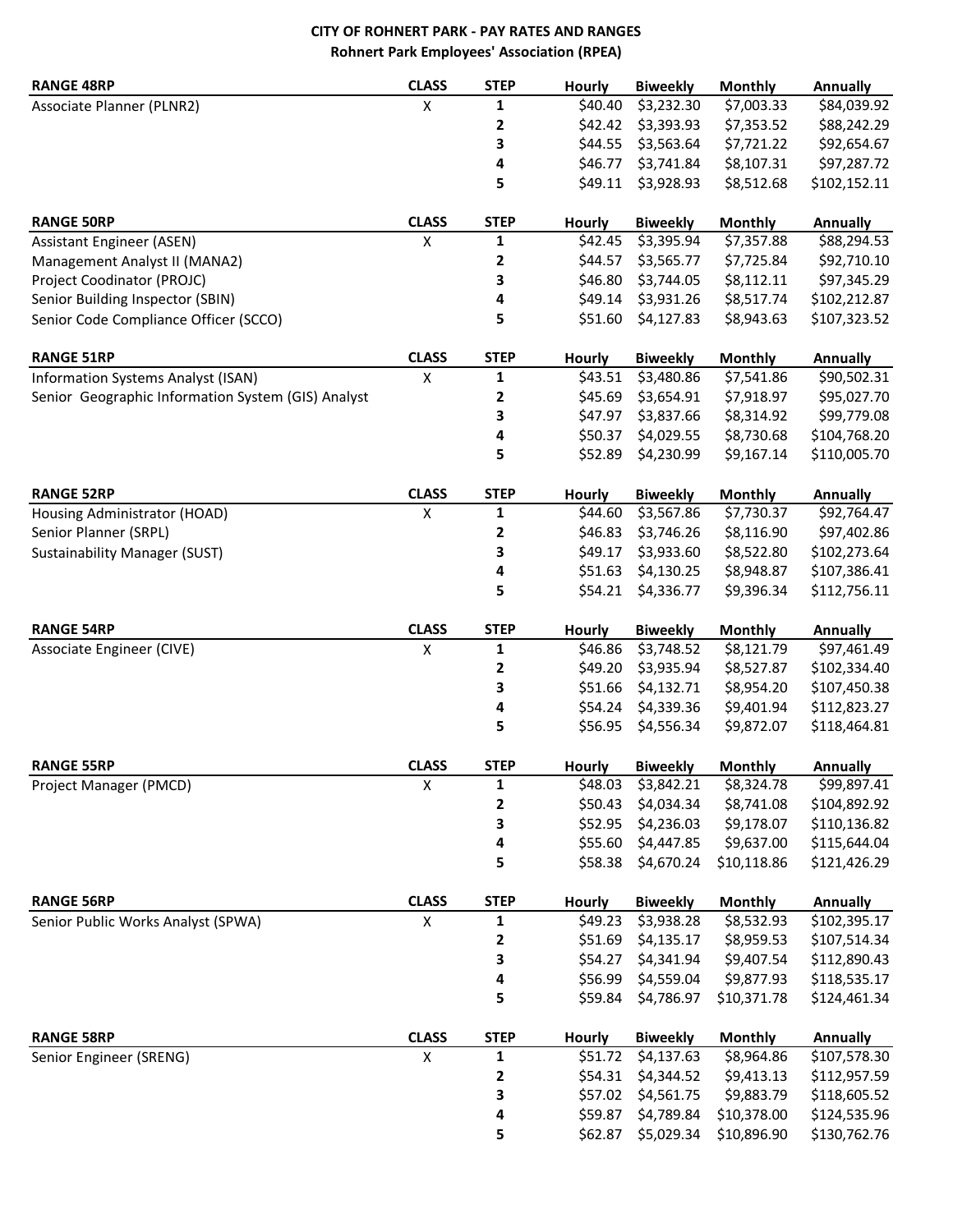# **CITY OF ROHNERT PARK - PAY RATES AND RANGES Service Employees' International Union (SEIU) Local 1021 - Maintenance Workers**

| <b>RANGE 15SE</b>                       | <b>STEP</b> | <b>Hourly</b> | <b>Biweekly</b> | <b>Monthly</b> | Annually        |
|-----------------------------------------|-------------|---------------|-----------------|----------------|-----------------|
| Custodian (CUST)                        | 1           | \$17.94       | \$1,435.11      | \$3,109.42     | \$37,312.99     |
|                                         | 2           | \$18.84       | \$1,506.87      | \$3,264.89     | \$39,178.64     |
|                                         | З           | \$19.78       | \$1,582.20      | \$3,428.11     | \$41,137.30     |
|                                         | 4           | \$20.77       | \$1,661.32      | \$3,599.53     | \$43,194.33     |
|                                         | 5           | \$21.80       | \$1,744.38      | \$3,779.50     | \$45,353.99     |
| <b>RANGE 24SE</b>                       | <b>STEP</b> | <b>Hourly</b> | <b>Biweekly</b> | <b>Monthly</b> | <b>Annually</b> |
| Landscape Maintenance Worker (LMW)      | 1           | \$22.35       | \$1,788.14      | \$3,874.30     | \$46,491.55     |
|                                         | 2           | \$23.52       | \$1,881.85      | \$4,077.34     | \$48,928.12     |
|                                         | 3           | \$24.70       | \$1,975.98      | \$4,281.28     | \$51,375.38     |
|                                         | 4           | \$25.93       | \$2,074.75      | \$4,495.29     | \$53,943.46     |
|                                         | 5           | \$27.23       | \$2,178.50      | \$4,720.07     | \$56,640.90     |
| <b>RANGE 26SE</b>                       | <b>STEP</b> | <b>Hourly</b> | <b>Biweekly</b> | <b>Monthly</b> | <b>Annually</b> |
| Utilities Service Representative (USR)  | 1           | \$23.54       | \$1,883.00      | \$4,079.84     | \$48,958.06     |
|                                         | 2           | \$24.71       | \$1,977.13      | \$4,283.78     | \$51,405.32     |
|                                         | 3           | \$25.95       | \$2,075.98      | \$4,497.96     | \$53,975.53     |
|                                         | 4           | \$27.25       | \$2,179.77      | \$4,722.84     | \$56,674.04     |
|                                         | 5           | \$28.61       | \$2,288.78      | \$4,959.03     | \$59,508.33     |
|                                         |             |               |                 |                |                 |
| <b>RANGE 31SE</b>                       | <b>STEP</b> | <b>Hourly</b> | <b>Biweekly</b> | <b>Monthly</b> | <b>Annually</b> |
| Parks Maintenance Worker I (PMW1)       | 1           | \$26.63       | \$2,130.43      | \$4,615.92     | \$55,391.07     |
| Streets Maintenance Worker I (SMW1)     | 2           | \$27.96       | \$2,236.93      | \$4,846.68     | \$58,160.15     |
|                                         | 3           | \$29.36       | \$2,348.78      | \$5,089.02     | \$61,068.21     |
|                                         | 4           | \$30.83       | \$2,466.22      | \$5,343.47     | \$64,121.67     |
|                                         | 5           | \$32.37       | \$2,589.54      | \$5,610.67     | \$67,328.02     |
| <b>RANGE 33SE</b>                       | <b>STEP</b> | <b>Hourly</b> | <b>Biweekly</b> | <b>Monthly</b> | <b>Annually</b> |
| Collection System Operator I (CSO1)     | 1           | \$27.98       | \$2,238.29      | \$4,849.62     | \$58,195.43     |
| Facilities Maintenance Worker I (FMW1)  | 2           | \$29.38       | \$2,350.18      | \$5,092.05     | \$61,104.56     |
| Maintenance Worker I (MW1)              | 3           | \$30.85       | \$2,467.70      | \$5,346.68     | \$64,160.16     |
| Water Distribution Operator I (WDO1)    | 4           | \$32.39       | \$2,591.10      | \$5,614.05     | \$67,368.65     |
| Water System Operator I (WSO1)          | 5           | \$34.01       | \$2,720.63      | \$5,894.70     | \$70,736.44     |
| <b>RANGE 35SE</b>                       | <b>STEP</b> | Hourly        | <b>Biweekly</b> | <b>Monthly</b> | <b>Annually</b> |
| Parks Maintenance Worker II (PMW2)      | 1           | \$29.39       | \$2,351.57      | \$5,095.08     | \$61,140.91     |
| Streets Maintenance Worker II (SMW2)    | 2           | \$30.86       | \$2,469.18      | \$5,349.89     | \$64,198.65     |
|                                         | З           | \$32.41       | \$2,592.62      | \$5,617.35     | \$67,408.21     |
|                                         | 4           | \$34.03       | \$2,722.28      | \$5,898.27     | \$70,779.21     |
|                                         | 5           | \$35.73       | \$2,858.39      | \$6,193.17     | \$74,318.06     |
| <b>RANGE 37SE</b>                       | <b>STEP</b> | Hourly        | <b>Biweekly</b> | <b>Monthly</b> | <b>Annually</b> |
| Collection System Operator II (CSO2)    | 1           | \$30.88       | \$2,470.62      | \$5,353.01     | \$64,236.07     |
| Facilities Maintenance Worker II (FMW2) | 2           | \$32.43       | \$2,594.19      | \$5,620.74     | \$67,448.84     |
| Maintenance Worker II (MW2)             | 3           | \$34.05       | \$2,723.88      | \$5,901.74     | \$70,820.90     |
| Water Distribution Operator II (WDO2)   | 4           | \$35.75       | \$2,860.07      | \$6,196.82     | \$74,361.89     |
| Water System Operator II (WSO2)         | 5           | \$37.54       | \$3,003.09      | \$6,506.70     | \$78,080.36     |
|                                         | $***6$      | \$36.67       | \$2,933.45      | \$6,355.80     | \$76,269.62     |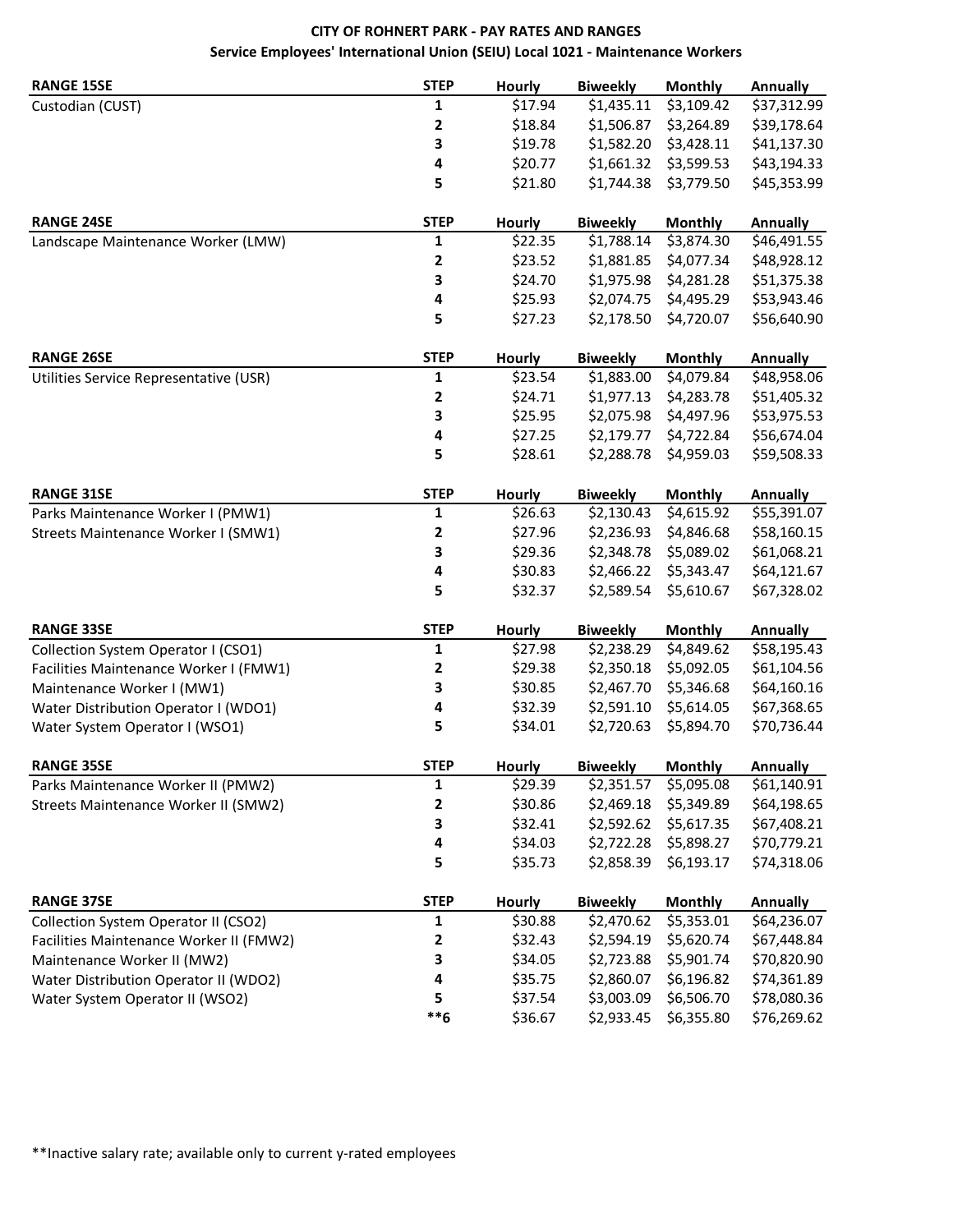# **CITY OF ROHNERT PARK - PAY RATES AND RANGES Service Employees' International Union (SEIU) Local 1021 - Maintenance Workers**

| <b>RANGE 39SE</b>                           | <b>STEP</b> | <b>Hourly</b> | <b>Biweekly</b> | Monthly        | <b>Annually</b> |
|---------------------------------------------|-------------|---------------|-----------------|----------------|-----------------|
| Parks Maintenance Worker III (PMW3)         | 1           | \$32.45       | \$2,595.71      | \$5,624.03     | \$67,488.39     |
| Streets Maintenance Worker III (SMW3)       | 2           | \$34.07       | \$2,725.48      | \$5,905.22     | \$70,862.60     |
|                                             | З           | \$35.77       | \$2,861.76      | \$6,200.48     | \$74,405.73     |
|                                             | 4           | \$37.56       | \$3,004.86      | \$6,510.53     | \$78,126.34     |
|                                             | 5           | \$39.44       | \$3,155.11      | \$6,836.08     | \$82,032.97     |
| <b>RANGE 40SE</b>                           | <b>STEP</b> | <b>Hourly</b> | <b>Biweekly</b> | <b>Monthly</b> | <b>Annually</b> |
| Fleet Mechanic (FMEC)                       | 1           | \$33.26       | \$2,660.60      | \$5,764.62     | \$69,175.50     |
|                                             | 2           | \$34.92       | \$2,793.62      | \$6,052.85     | \$72,634.16     |
|                                             | 3           | \$36.67       | \$2,933.31      | \$6,355.50     | \$76,266.03     |
|                                             | 4           | \$38.50       | \$3,079.99      | \$6,673.30     | \$80,079.66     |
|                                             | 5           | \$40.42       | \$3,233.98      | \$7,006.97     | \$84,083.58     |
| <b>RANGE 41SE</b>                           | <b>STEP</b> | <b>Hourly</b> | <b>Biweekly</b> | <b>Monthly</b> | <b>Annually</b> |
| Collection System Operator III (CSO3)       | 1           | \$34.09       | \$2,727.13      | \$5,908.78     | \$70,905.36     |
| Facilities Maintenance Worker III (FMW3)    | 2           | \$35.79       | \$2,863.49      | \$6,204.22     | \$74,450.63     |
| Water Distribution Operator III (WDO3)      | 3           | \$37.58       | \$3,006.67      | \$6,514.45     | \$78,173.38     |
| Water System Operator III (WSO3)            | 4           | \$39.46       | \$3,156.96      | \$6,840.09     | \$82,081.09     |
|                                             | 5           | \$41.44       | \$3,314.83      | \$7,182.13     | \$86,185.51     |
| <b>RANGE 42SE</b>                           | <b>STEP</b> | <b>Hourly</b> | <b>Biweekly</b> | Monthly        | <b>Annually</b> |
| Arborist (ARB)                              | 1           | \$34.94       | \$2,795.31      | \$6,056.50     | \$72,678.00     |
|                                             | 2           | \$36.69       | \$2,935.08      | \$6,359.33     | \$76,312.01     |
|                                             | 3           | \$38.52       | \$3,081.84      | \$6,677.31     | \$80,127.77     |
|                                             | 4           | \$40.45       | \$3,235.92      | \$7,011.15     | \$84,133.83     |
|                                             | 5           | \$42.47       | \$3,397.69      | \$7,361.65     | \$88,339.83     |
| <b>RANGE 44SE</b>                           | <b>STEP</b> | <b>Hourly</b> | <b>Biweekly</b> | <b>Monthly</b> | <b>Annually</b> |
| Instrumentation Technician (INST)           | 1           | \$36.71       | \$2,936.80      | \$6,363.08     | \$76,356.91     |
|                                             | 2           | \$38.55       | \$3,083.65      | \$6,681.23     | \$80,174.81     |
|                                             | 3           | \$40.47       | \$3,237.85      | \$7,015.34     | \$84,184.08     |
|                                             | 4           | \$42.50       | \$3,399.74      | \$7,366.11     | \$88,393.29     |
|                                             | 5           | \$44.62       | \$3,569.69      | \$7,734.34     | \$92,812.04     |
| <b>RANGE 45SE</b>                           | <b>STEP</b> | <b>Hourly</b> | <b>Biweekly</b> | <b>Monthly</b> | <b>Annually</b> |
| Parks Maintenance Supervisor (PMS)          | 1           | \$37.63       | \$3,010.25      | \$6,522.20     | \$78,266.39     |
| <b>Streets Maintenance Supervisor (SMS)</b> | 2           | \$39.51       | \$3,160.75      | \$6,848.29     | \$82,179.45     |
|                                             | 3           | \$41.48       | \$3,318.78      | \$7,190.68     | \$86,288.15     |
|                                             | 4           | \$43.56       | \$3,484.74      | \$7,550.27     | \$90,603.20     |
|                                             | 5           | \$45.74       | \$3,658.97      | \$7,927.76     | \$95,133.15     |
| <b>RANGE 46SE</b>                           | <b>STEP</b> | <b>Hourly</b> | <b>Biweekly</b> | <b>Monthly</b> | <b>Annually</b> |
| <b>Collection System Supervisor (CSS)</b>   | 1           | \$38.57       | \$3,085.50      | \$6,685.24     | \$80,222.92     |
| Facilities Maintenance Supervisor (FMS)     | 2           | \$40.50       | \$3,239.78      | \$7,019.53     | \$84,234.33     |
| Fleet Services Supervisor (FSS)             | 3           | \$42.52       | \$3,401.76      | \$7,370.47     | \$88,445.68     |
| Water Distribution Supervisor (WDS)         | 4           | \$44.65       | \$3,571.83      | \$7,738.97     | \$92,867.64     |
| Water System Supervisor (WSS)               | 5           | \$46.88       | \$3,750.42      | \$8,125.91     | \$97,510.91     |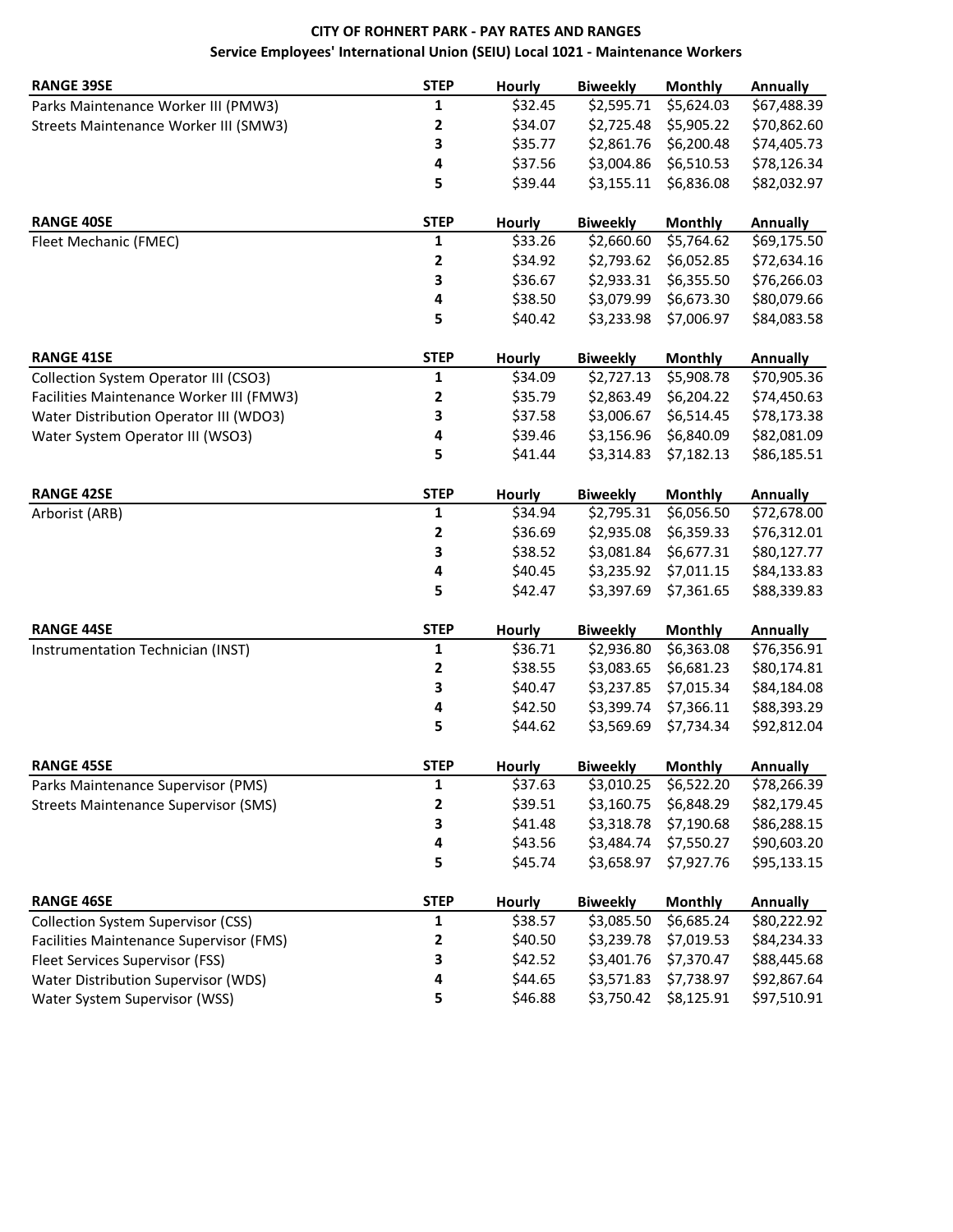## **CITY OF ROHNERT PARK - PAY RATES AND RANGES Rohnert Park Public Safety Officers' Association (RPPSOA)**

| <b>RANGE 26PS</b>                              | <b>CLASS</b> | <b>STEP</b> | Hourly        | <b>Biweekly</b> | <b>Monthly</b> | <b>Annually</b> |
|------------------------------------------------|--------------|-------------|---------------|-----------------|----------------|-----------------|
| Public Safety Officer Trainee (PSOT)           | S            | 5           | \$28.94       | \$2,315.24      | \$5,016.36     | \$60,196.29     |
| <b>RANGE 32PS</b>                              | <b>CLASS</b> | <b>STEP</b> | Hourly        | <b>Biweekly</b> | <b>Monthly</b> | <b>Annually</b> |
| Community Services Officer (CSO)               | S-CSO        | 1           | \$27.61       | \$2,208.92      | \$4,786.00     | \$57,431.98     |
|                                                |              | 2           | \$28.99       | \$2,319.36      | \$5,025.28     | \$60,303.36     |
|                                                |              | 3           | \$30.44       | \$2,435.33      | \$5,276.55     | \$63,318.58     |
|                                                |              | 4           | \$31.96       | \$2,557.12      | \$5,540.43     | \$66,485.21     |
|                                                |              | 5           | \$33.56       | \$2,684.95      | \$5,817.39     | \$69,808.66     |
| <b>RANGE 34PS</b>                              | <b>CLASS</b> | <b>STEP</b> | Hourly        | <b>Biweekly</b> | <b>Monthly</b> | <b>Annually</b> |
| Public Safety Dispatcher I (PSD)               | XD           | 1           | \$29.01       | \$2,320.77      | \$5,028.34     | \$60,340.13     |
| PT Public Safety Dispatcher I (PTD) - Hourly   |              | 2           | \$30.46       | \$2,436.79      | \$5,279.70     | \$63,356.43     |
|                                                |              | 3           | \$31.98       | \$2,558.62      | \$5,543.68     | \$66,524.15     |
|                                                |              | 4           | \$33.58       | \$2,686.57      | \$5,820.90     | \$69,850.84     |
|                                                |              | 5           | \$35.26       | \$2,820.88      | \$6,111.92     | \$73,343.00     |
| <b>RANGE 38PS</b>                              | <b>CLASS</b> | <b>STEP</b> | <b>Hourly</b> | <b>Biweekly</b> | <b>Monthly</b> | <b>Annually</b> |
| Public Safety Dispatcher II (PSD2)             | XD           | 1           | \$32.02       | \$2,561.70      | \$5,550.35     | \$66,604.18     |
| PT Public Safety Dispatcher II (PTD2) - Hourly |              | 2           | \$33.62       | \$2,689.77      | \$5,827.84     | \$69,934.12     |
|                                                |              | 3           | \$35.30       | \$2,824.25      | \$6,119.22     | \$73,430.61     |
|                                                |              | 4           | \$37.07       | \$2,965.47      | \$6,425.19     | \$77,102.30     |
|                                                |              | 5           | \$38.92       | \$3,113.72      | \$6,746.40     | \$80,956.76     |
|                                                |              |             |               |                 |                |                 |
| <b>RANGE 46PS</b>                              | <b>CLASS</b> | <b>STEP</b> | <b>Hourly</b> | <b>Biweekly</b> | <b>Monthly</b> | <b>Annually</b> |
| <b>Public Safety Communications Supervisor</b> | XD           | 1           | \$39.01       | \$3,121.17      | \$6,762.53     | \$81,150.35     |
| (PSCS)                                         |              | 2           | \$40.97       | \$3,277.24      | \$7,100.68     | \$85,208.14     |
|                                                |              | 3           | \$43.01       | \$3,441.08      | \$7,455.68     | \$89,468.17     |
|                                                |              | 4           | \$45.16       | \$3,613.13      | \$7,828.44     | \$93,941.25     |
|                                                |              | 5           | \$47.42       | \$3,793.78      | \$8,219.85     | \$98,638.21     |
| <b>RANGE 48PS</b>                              | <b>CLASS</b> | <b>STEP</b> | Hourly        | <b>Biweekly</b> | <b>Monthly</b> | <b>Annually</b> |
| Public Safety Officer I (PSO1)                 | S            | 1           | \$39.04       | \$3,123.00      | \$6,766.49     | \$81,197.94     |
|                                                |              | 2           | \$40.99       | \$3,279.15      | \$7,104.82     | \$85,257.89     |
|                                                |              | 3           | \$43.04       | \$3,443.12      | \$7,460.10     | \$89,521.16     |
|                                                |              | 4           | \$45.19       | \$3,615.29      | \$7,833.12     | \$93,997.49     |
|                                                |              | 5           | \$47.45       | \$3,796.07      | \$8,224.81     | \$98,697.69     |
|                                                |              | 6           | \$49.82       | \$3,985.87      | \$8,636.05     | \$103,632.57    |
| <b>RANGE 49PS</b>                              | <b>CLASS</b> | <b>STEP</b> | <b>Hourly</b> | <b>Biweekly</b> | <b>Monthly</b> | <b>Annually</b> |
| Public Safety Officer II (PSO2)                | S            | 1           | \$40.01       | \$3,201.07      | \$6,935.66     | \$83,227.91     |
|                                                |              | 2           | \$42.01       | \$3,361.14      | \$7,282.46     | \$87,389.53     |
|                                                |              | 3           | \$44.11       | \$3,529.18      | \$7,646.57     | \$91,758.79     |
|                                                |              | 4           | \$46.32       | \$3,705.68      | \$8,028.97     | \$96,347.59     |
|                                                |              | 5           | \$48.64       | \$3,890.95      | \$8,430.38     | \$101,164.59    |
|                                                |              | 6           | \$51.07       | \$4,085.49      | \$8,851.90     | \$106,222.77    |
| <b>RANGE 49APS</b>                             | <b>CLASS</b> | <b>STEP</b> | <b>Hourly</b> | <b>Biweekly</b> | <b>Monthly</b> | <b>Annually</b> |
| Public Safety Officer III (PSO3)               | S            | 1           | \$41.41       | \$3,313.13      | \$7,178.46     | \$86,141.48     |
|                                                |              | 2           | \$43.48       | \$3,478.77      | \$7,537.33     | \$90,448.01     |
|                                                |              | 3           | \$45.66       | \$3,652.72      | \$7,914.24     | \$94,970.84     |
|                                                |              | 4           | \$47.94       | \$3,835.37      | \$8,309.98     | \$99,719.71     |
|                                                |              | 5           | \$50.34       | \$4,027.13      | \$8,725.45     | \$104,705.42    |
|                                                |              | 6           | \$52.86       | \$4,228.50      | \$9,161.75     | \$109,940.96    |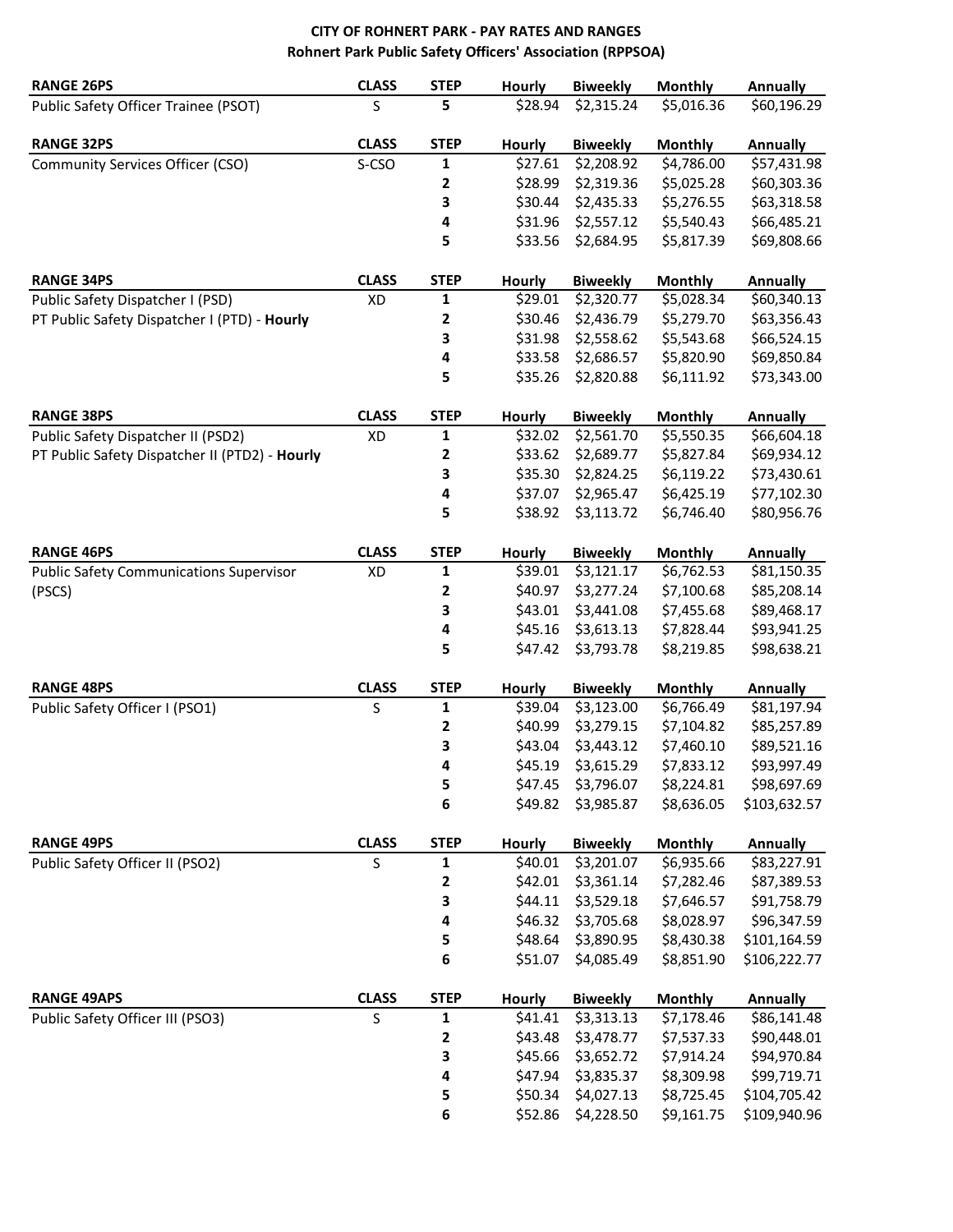# **CITY OF ROHNERT PARK - PAY RATES AND RANGES Rohnert Park Public Safety Officers' Association (RPPSOA)**

| <b>RANGE 49BPS</b>                           | <b>CLASS</b> | <b>STEP</b> | Hourly        | <b>Biweekly</b>    | <b>Monthly</b> | <b>Annually</b> |
|----------------------------------------------|--------------|-------------|---------------|--------------------|----------------|-----------------|
| Public Safety Officer IV (PSO4)              | S            | 1           | \$43.48       | \$3,478.77         | \$7,537.33     | \$90,448.01     |
|                                              |              | 2           | \$45.66       | \$3,652.72         | \$7,914.24     | \$94,970.84     |
|                                              |              | 3           | \$47.94       | \$3,835.37         | \$8,309.98     | \$99,719.71     |
|                                              |              | 4           | \$50.34       | \$4,027.13         | \$8,725.45     | \$104,705.42    |
|                                              |              | 5           | \$52.86       | \$4,228.50         | \$9,161.75     | \$109,940.96    |
|                                              |              | 6           | \$55.50       | \$4,439.93         | \$9,619.85     | \$115,438.23    |
|                                              |              |             |               |                    |                |                 |
| <b>RANGE 48F</b>                             | <b>CLASS</b> | <b>STEP</b> | **Hourly      | <b>Biweekly</b>    | <b>Monthly</b> | <b>Annually</b> |
| Fire Public Safety Officer I (FPSO1)         | ${\sf S}$    | 1           | \$27.05       | \$3,037.69         | \$6,581.67     | \$78,980.01     |
|                                              |              | 2           | \$28.40       | \$3,189.58         | \$6,910.75     | \$82,929.06     |
|                                              |              | 3           | \$29.82       | \$3,349.07         | \$7,256.32     | \$87,075.88     |
|                                              |              | 4           | \$31.31       | \$3,516.54         | \$7,619.16     | \$91,429.94     |
|                                              |              | 5           | \$32.88       | \$3,692.38         | \$8,000.15     | \$96,001.75     |
|                                              |              | 6           | \$34.52       | \$3,876.99         | \$8,400.15     | \$100,801.84    |
|                                              |              |             |               |                    |                |                 |
| <b>RANGE 49F</b>                             | <b>CLASS</b> | <b>STEP</b> | **Hourly      | <b>Biweekly</b>    | <b>Monthly</b> | <b>Annually</b> |
| Fire Public Safety Officer II (FPSO2)        | S            | 1           | \$27.72       | \$3,113.64         | \$6,746.21     | \$80,954.53     |
|                                              |              | 2           | \$29.11       | \$3,269.33         | \$7,083.54     | \$85,002.47     |
|                                              |              | 3           | \$30.57       | \$3,432.78         | \$7,437.70     | \$89,252.38     |
|                                              |              | 4           | \$32.09       | \$3,604.46         | \$7,809.65     | \$93,715.84     |
|                                              |              | 5           | \$33.70       | \$3,784.66         | \$8,200.11     | \$98,401.27     |
|                                              |              | 6           | \$35.38       | \$3,973.90         | \$8,610.11     | \$103,321.28    |
|                                              |              |             |               |                    |                |                 |
| <b>RANGE 49AF</b>                            | <b>CLASS</b> | <b>STEP</b> | **Hourly      | <b>Biweekly</b>    | Monthly        | <b>Annually</b> |
| Fire Public Safety Officer III (FPSO3)       | S            | 1           | \$28.69       | \$3,222.63         | \$6,982.38     | \$83,788.51     |
|                                              |              | 2           | \$30.13       | \$3,383.75         | \$7,331.45     | \$87,977.41     |
|                                              |              | 3           | \$31.64       | \$3,552.95         | \$7,698.06     | \$92,376.70     |
|                                              |              | 4           | \$33.22       | \$3,730.61         | \$8,082.99     | \$96,995.85     |
|                                              |              | 5           | \$34.88       | \$3,917.13         | \$8,487.12     | \$101,845.38    |
|                                              |              | 6           | \$36.62       | \$4,113.00         | \$8,911.49     | \$106,937.91    |
|                                              |              |             |               |                    |                |                 |
| <b>RANGE 49BF</b>                            | <b>CLASS</b> | <b>STEP</b> | **Hourly      | <b>Biweekly</b>    | <b>Monthly</b> | <b>Annually</b> |
| Fire Public Safety Officer IV (FPSO4)        | $\mathsf{s}$ | $\mathbf 1$ | \$30.13       | \$3,383.75         | \$7,331.45     | \$87,977.41     |
|                                              |              | 2           | \$31.64       | \$3,552.95         | \$7,698.06     | \$92,376.70     |
|                                              |              | 3           | \$33.22       | \$3,730.61         | \$8,082.99     | \$96,995.85     |
|                                              |              | 4           |               | \$34.88 \$3,917.13 | \$8,487.12     | \$101,845.38    |
|                                              |              | 5           | \$36.62       | \$4,113.00         | \$8,911.49     | \$106,937.91    |
|                                              |              | 6           | \$38.45       | \$4,318.65         | \$9,357.08     | \$112,285.02    |
|                                              |              |             |               |                    |                |                 |
| <b>RANGE 57PS</b>                            | <b>CLASS</b> | <b>STEP</b> | <b>Hourly</b> | <b>Biweekly</b>    | <b>Monthly</b> | <b>Annually</b> |
| Public Safety Sergeant (PSGT)                | S            | $\mathbf 1$ | \$48.75       | \$3,900.22         | \$8,450.48     | \$101,405.77    |
|                                              |              | 2           | \$51.19       | \$4,095.22         | \$8,872.99     | \$106,475.84    |
|                                              |              | 3           | \$53.75       | \$4,300.00         | \$9,316.67     | \$111,800.06    |
|                                              |              | 4           | \$56.44       | \$4,514.97         | \$9,782.44     | \$117,389.25    |
|                                              |              | 5           | \$59.26       | \$4,740.76         | \$10,271.64    | \$123,259.64    |
|                                              |              | 6           | \$62.22       | \$4,977.77         | \$10,785.17    | \$129,422.02    |
|                                              |              | 7           | \$65.37       | \$5,229.22         | \$11,329.98    | \$135,959.80    |
|                                              |              |             |               |                    |                |                 |
| <b>RANGE 57F</b>                             | <b>CLASS</b> | <b>STEP</b> | **Hourly      | <b>Biweekly</b>    | <b>Monthly</b> | <b>Annually</b> |
| Fire Assignment Sergeant (FSGT)              | S            | 1           | \$33.78       | \$3,793.69         | \$8,219.65     | \$98,635.86     |
|                                              |              | 2           | \$35.47       | \$3,983.36         | \$8,630.62     | \$103,567.44    |
|                                              |              | 3           | \$37.24       | \$4,182.55         | \$9,062.19     | \$108,746.23    |
|                                              |              | 4           | \$39.10       | \$4,391.64         | \$9,515.23     | \$114,182.75    |
|                                              |              | 5           | \$41.06       | \$4,611.26         | \$9,991.07     | \$119,892.78    |
|                                              |              | 6           | \$43.11       | \$4,841.80         | \$10,490.57    | \$125,886.84    |
| ** Hourly rate based on 2,920 hours annually |              | 7           | \$45.29       | \$5,086.39         | \$11,020.50    | \$132,246.04    |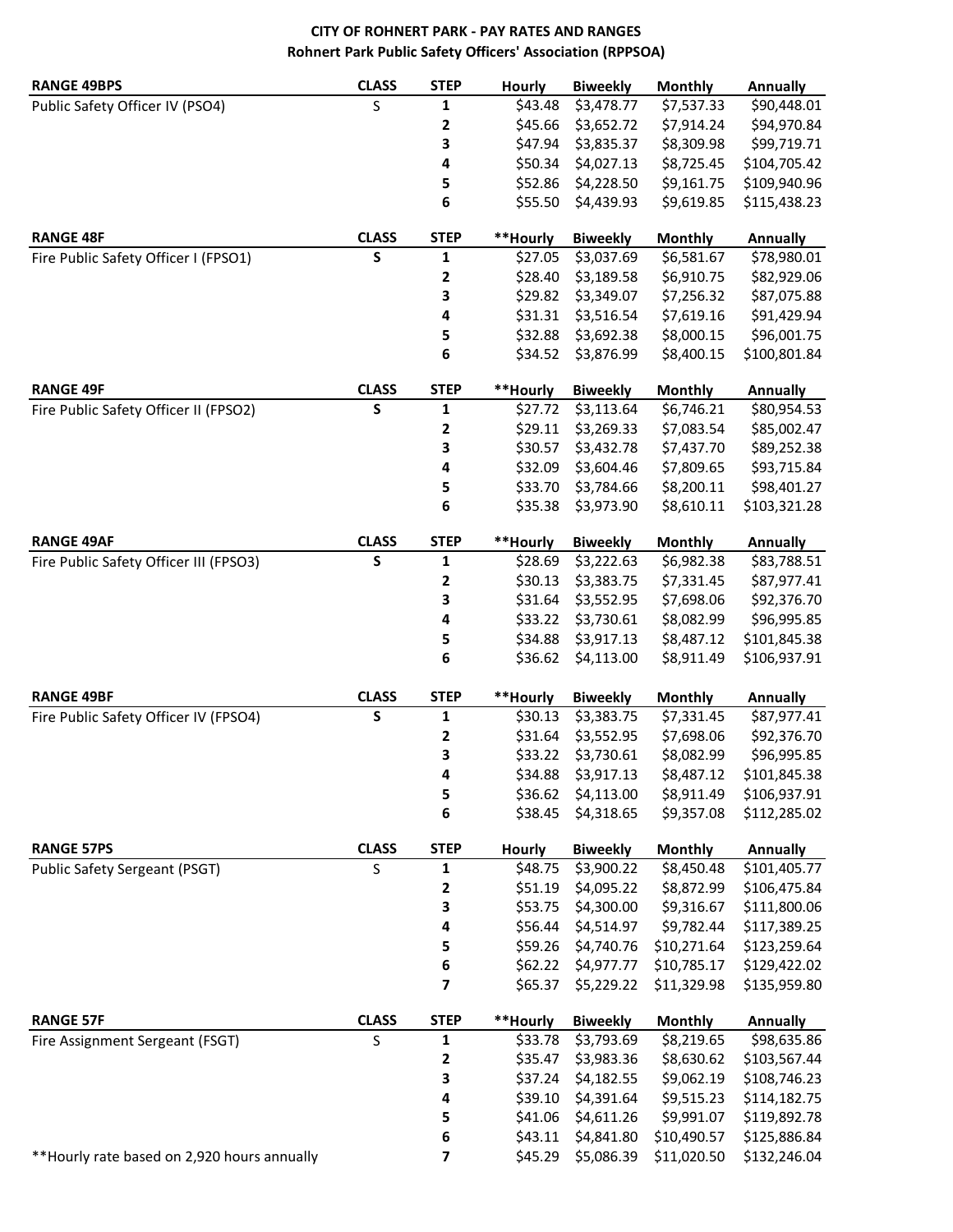#### **CITY OF ROHNERT PARK - PAY RATES AND RANGES Miscellaneous Part-Time Hourly Positions**

| <b>RANGE H38</b>                                          | STEP <sub>1</sub>   | STEP <sub>2</sub> | STEP <sub>3</sub> |
|-----------------------------------------------------------|---------------------|-------------------|-------------------|
| PT Pool Cashier (PTPC) <sup>2</sup>                       | \$15.00             | \$15.50           | \$16.00           |
| <b>RANGE H43</b>                                          | STEP <sub>1</sub>   | STEP <sub>2</sub> | STEP <sub>3</sub> |
| PT Box Office Assistant (PTBA) <sup>1</sup>               | \$15.50             | \$16.00           | \$16.50           |
| PT Community Services Leader (PTCSL) <sup>2</sup>         |                     |                   |                   |
| PT Facility Attendant (PTFA) <sup>1</sup>                 |                     |                   |                   |
| PT Swim Instructor (PTIL) <sup>2</sup>                    |                     |                   |                   |
|                                                           |                     |                   |                   |
| <b>RANGE H45</b>                                          | STEP <sub>1</sub>   | STEP <sub>2</sub> | STEP <sub>3</sub> |
| PT Animal Shelter Assistant (ASA) <sup>1</sup>            | \$16.00             | \$16.50           | \$17.00           |
| PT Arts Center House Manager (PTHM) <sup>1</sup>          |                     |                   |                   |
| PT Lifeguard (PTLC) <sup>2</sup>                          |                     |                   |                   |
| PT Senior Community Services Leader (PTSCSL) <sup>2</sup> |                     |                   |                   |
| PT Senior Facility Attendant (PTSFA) <sup>1</sup>         |                     |                   |                   |
| PT Senior Swim Instructor (PTSIL) <sup>2</sup>            |                     |                   |                   |
| PT Theatre Technician I (PTT1) <sup>1</sup>               |                     |                   |                   |
|                                                           |                     |                   |                   |
| <b>RANGE H53</b>                                          | STEP <sub>1</sub>   | STEP <sub>2</sub> | STEP <sub>3</sub> |
| PT Choreographer (PTCH)                                   | \$17.00             | \$17.50           | \$18.00           |
| PT Custodian (PTC) <sup>1</sup>                           |                     |                   |                   |
| PT Lead Animal Shelter Assistant (LASA) <sup>1</sup>      |                     |                   |                   |
| PT Musician (PTMU)                                        |                     |                   |                   |
| PT Office Assistant (PT01) <sup>1</sup>                   |                     |                   |                   |
| PT Seasonal Maintenance Assistant (SMA) <sup>2</sup>      |                     |                   |                   |
| PT Senior Lifeguard (PTSRL) <sup>2</sup>                  |                     |                   |                   |
| PT Stage Manager (PTSM)                                   |                     |                   |                   |
| PT Theatre Technician II (PTT2) <sup>1</sup>              |                     |                   |                   |
|                                                           |                     |                   |                   |
| <b>RANGE H59</b>                                          | STEP <sub>1</sub>   | STEP <sub>2</sub> | STEP <sub>3</sub> |
| PT Administrative Intern (PTAI) <sup>1</sup>              | \$17.50             | \$18.00           | \$18.50           |
| PT Community Services Coordinator (PTCSC) <sup>1</sup>    |                     |                   |                   |
| PT Lead Custodian (PTCL) <sup>1</sup>                     |                     |                   |                   |
| PT Music Director/Conductor (PTMD)                        |                     |                   |                   |
| PT Pool Manager (PTPMGR) <sup>2</sup>                     |                     |                   |                   |
| PT Senior Office Assistant (PT02) <sup>1</sup>            |                     |                   |                   |
| <b>RANGE H63</b>                                          | STEP 1              | STEP <sub>2</sub> | STEP <sub>3</sub> |
| PT Public Safety Records Clerk (PTPSRC) <sup>1</sup>      | \$22.50             | \$23.00           | \$23.50           |
|                                                           |                     |                   |                   |
| <b>RANGE H68</b>                                          | STEP <sub>1</sub>   | STEP <sub>2</sub> | STEP <sub>3</sub> |
| PT Information Systems Assistant (PTIS) <sup>1</sup>      | \$25.50             | \$26.00           | \$26.50           |
| <b>MISCELLANEOUS</b>                                      | <b>HOURLY RANGE</b> |                   |                   |
| PT Building Inspector (PTBI)                              | $$31.15 - $37.86$   |                   |                   |
| PT Capital Improvement Project Manager (PTCIP)            | \$46.56 - \$56.59   |                   |                   |
| PT General Plan Project Manager (PTGPPM)                  | $$41.14 - $50.00$   |                   |                   |
| PT Project Coordinator (PTPJC)                            | $$39.58 - $48.11$   |                   |                   |
| PT Public Works Inspector (PTPWI)                         | \$29.66 - \$36.05   |                   |                   |
| PT Residential Building Plans Examiner (PTRBP)            | \$33.85 - \$41.14   |                   |                   |
| PT Technical Advisor (PTTA)                               | $$14.25 - $47.50$   |                   |                   |
| Temporary Management Analyst (TMAN)                       | \$25.00 - \$40.00   |                   |                   |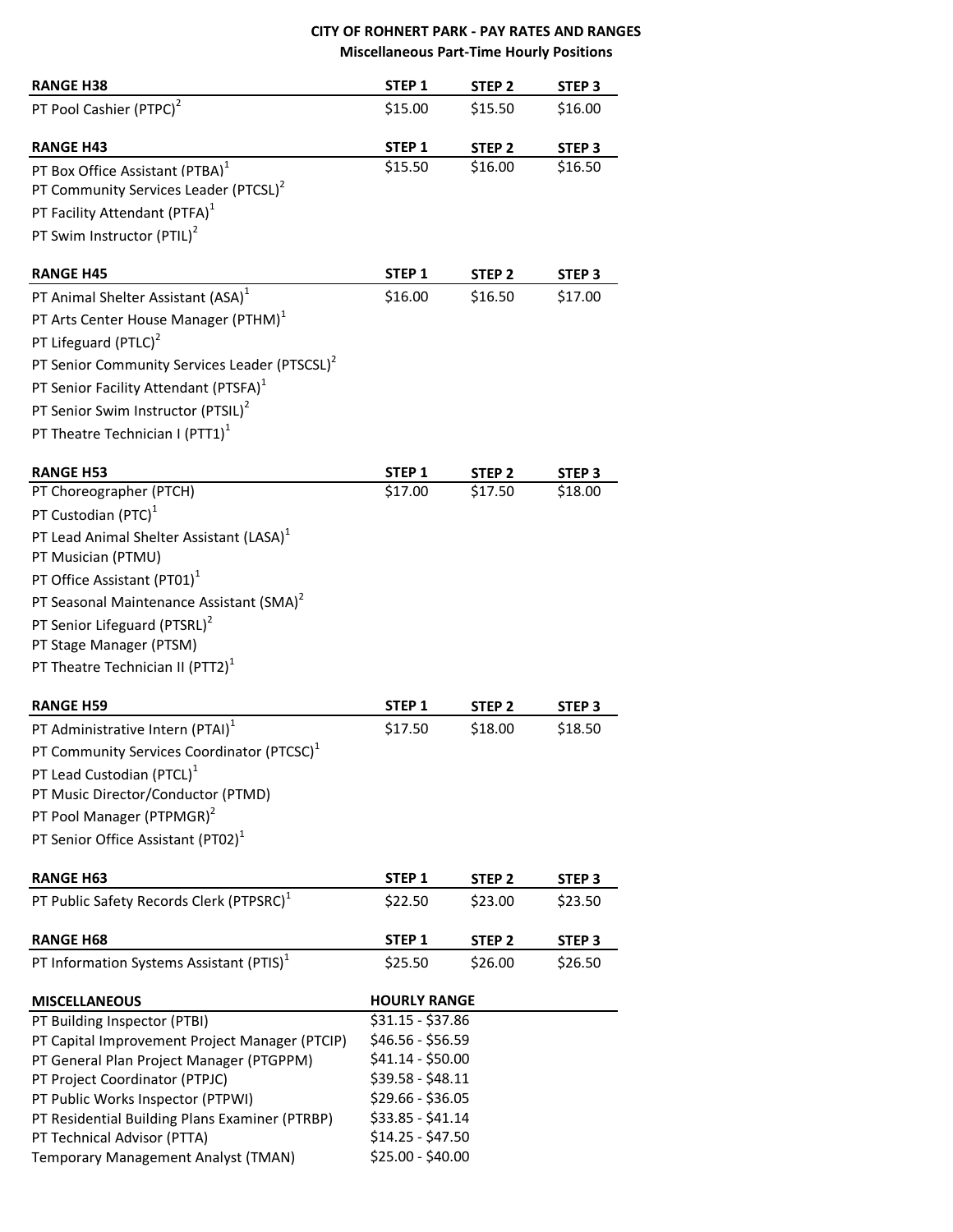## **CITY OF ROHNERT PARK - PAY RATES AND RANGES Miscellaneous Part-Time Hourly Positions**

| <b>Stipends by Unit</b>  |                   |  |
|--------------------------|-------------------|--|
| <b>Public Safety</b>     | Amount/Percentage |  |
| Euthanasia Certification | 7%                |  |

[1] A worker is eligible for a one-step increase after every 1,000 cumulative hours worked in same class, upon approval of Department Head.

<sup>[2]</sup> A returning seasonal worker hired to the same class is eligible for a one-step increase (relative to the worker's step at last service break) on May 1 after the previous season ended, upon approval of Department Head.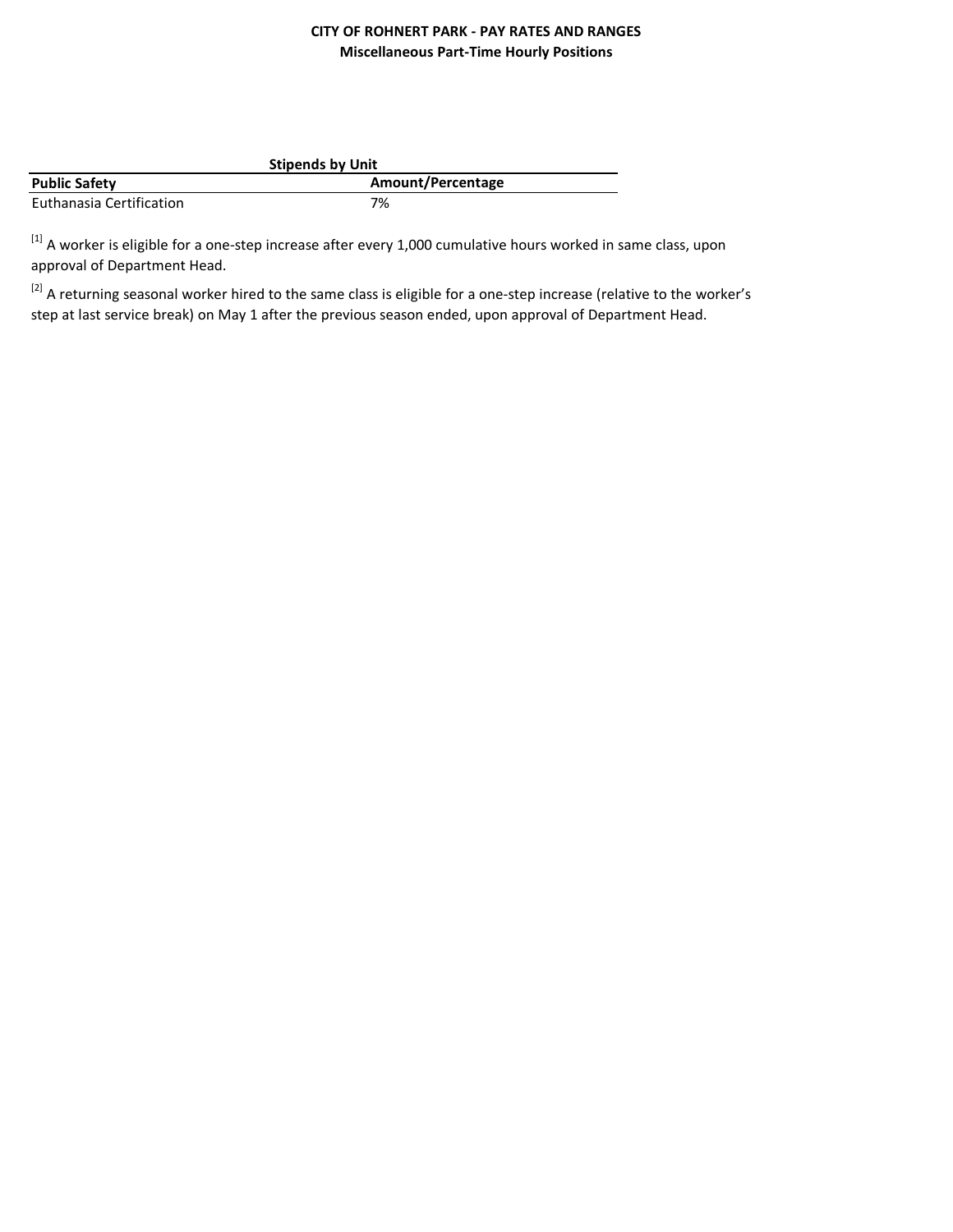## **CITY OF ROHNERT PARK - PAY RATES AND RANGES Pensionable Stipends by Unit**

| <b>All Units</b>                                                 | Amount/Percentage                      |  |
|------------------------------------------------------------------|----------------------------------------|--|
| <b>Acting Pay</b>                                                | $5% - 10%$                             |  |
| *Longevity                                                       | 2% - 10%                               |  |
| <b>By Employment Contract</b>                                    | Amount/Percentage                      |  |
| Management Allowance (City Manager)                              | \$600/month                            |  |
| POST Certification Pay (Director of Public Safety) - Executive   | 10%                                    |  |
| *** Uniform Allowance (Director of Public Safety)                | \$1,080/year                           |  |
|                                                                  |                                        |  |
| Confidential                                                     | Amount/Percentage                      |  |
| <b>Bilingual</b>                                                 | \$100/month                            |  |
| Educational Incentive - BA/BS, MA/MS                             | \$50/month                             |  |
| <b>Rohnert Park Employees' Association (RPEA)</b>                | Amount/Percentage                      |  |
| <b>Bilingual</b>                                                 | \$100/month                            |  |
| Educational Incentive - MA/MS                                    | \$50/month                             |  |
| <b>Rohnert Park Public Safety Managers' Association (RPPSMA)</b> |                                        |  |
|                                                                  | Amount/Percentage                      |  |
| *In-District (non-pensionable)                                   | \$150/month<br>7.0%                    |  |
| POST Certification Pay (Commanders) - Supervisory                |                                        |  |
| POST Certification Pay (Commanders) - Management                 | 8.5%                                   |  |
| ***Uniform Allowance                                             | \$1,080/year                           |  |
| Rohnert Park Public Safety Officers' Association (RPPSOA)        | Amount/Percentage                      |  |
| Acting Supervisor/Watch Commander                                | $5% - 15%$                             |  |
| <b>Acting Commander</b>                                          | 10% - 15%                              |  |
| <b>Bilingual</b>                                                 | \$175/month                            |  |
| Canine Handler                                                   | 3.0%                                   |  |
| Detective                                                        | 5.0%                                   |  |
| <b>Field Training Officer</b>                                    | 5.0%                                   |  |
| Non-Sworn Training Officer                                       | 5.0%                                   |  |
| Motorcycle Duty                                                  | 5.0%                                   |  |
| **Intermediate POST Certification                                | 4.5%                                   |  |
| ** Advanced POST Certification                                   | 7.0%                                   |  |
| **Intermediate Dispatcher POST Certification                     | 2.5%                                   |  |
| ** Advanced Dispatcher POST Certification                        | 5.0%                                   |  |
| <i>**POST Supervisory Certification (Sergeant)</i>               | 9.0%                                   |  |
| POST Field Evidence Tech Certification (CSO)                     | 2.5%                                   |  |
| Shift Differential                                               | 5.0%                                   |  |
| Special/Extra Assignments                                        | 5.0%                                   |  |
| ***Uniform Allowance                                             | \$1,080/year (sworn); \$540/year (CSO) |  |
|                                                                  |                                        |  |
| Service Employees' International Union (SEIU)                    | Amount/Percentage                      |  |
| *Certification and License Program - Level I                     | 2.6%                                   |  |
| *Certification and License Program - Level II                    | 4.5%                                   |  |
| *Certification and License Program - Level III                   | 6.0%                                   |  |
| Bilingual                                                        | \$100/month                            |  |
| Educational Incentive Pay - Level I                              | \$75/month                             |  |
| Educational Incentive Pay - Level II                             | \$100/month                            |  |
| Educational Incentive Pay - Level III                            | \$135/month                            |  |
| Certified Playground Inspector                                   | 1.2%                                   |  |
| <b>OSHA Certified Trainer</b>                                    | 1.2%                                   |  |
| Pool Operator                                                    | 1.2%                                   |  |
| Water Distribution 1 or higher                                   | 1.2%                                   |  |
| Water Treatment 1 or higher                                      | 1.2%                                   |  |
| *Inactive stipend; closed to new hires                           |                                        |  |